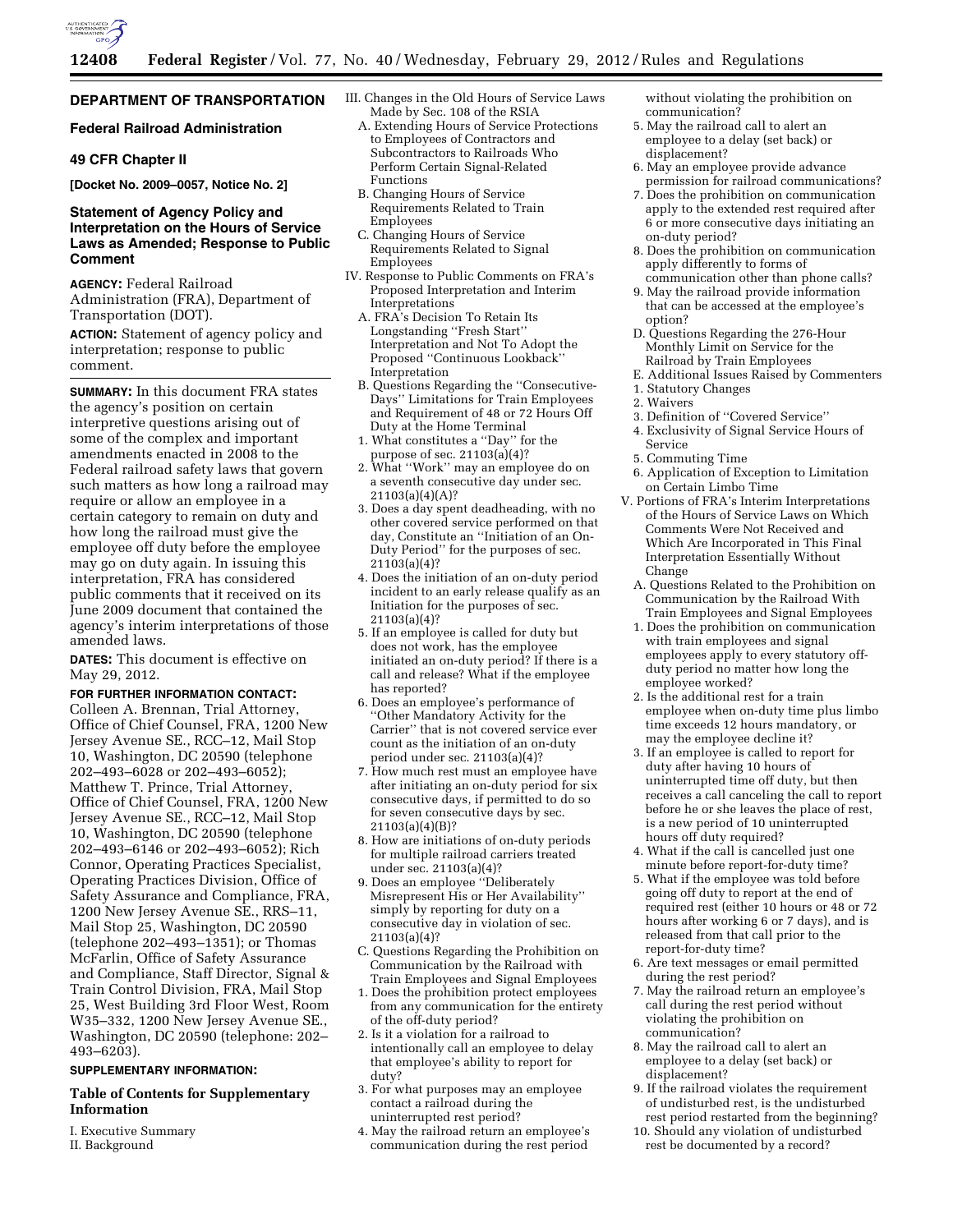- 11. Is the additional rest required when onduty time plus limbo time exceeds 12 hours (during which communication with an employee is prohibited) to be measured only in whole hours, so that the additional rest requirement is not a factor until the total reaches 13 hours?
- B. Questions Related to the Requirements Applicable to Train Employees for 48 or 72 Hours Off at the Home Terminal
- 1. Is a ''Day'' a calendar day or a 24-hour period for the purposes of this provision?
- 2. If an employee is called for duty but does not work, has the employee initiated an on-duty period? If there is a call and release? What if the employee has reported?
- 3. Does deadheading from a duty assignment to the home terminal for final release on the 6th or 7th day count as a day that triggers the 48-hour or 72-hour rest period requirement?
- 4. Does attendance at a mandatory rules class or other mandatory activity that is not covered service but is non-covered service, count as initiating an on-duty period on a day?
- 5. If an employee is marked up (available for service) on an extra board for 6 days but only works 2 days out of the 6, is the 48-hour rest requirement triggered?
- 6. If an Employee initiates an on-duty period on 6 consecutive days, ending at an away-from-home terminal and then has 28 hours off at an away-from-home terminal, may the employee work back to the home terminal? The statute says that after initiating an on-duty period on 6 consecutive days the employee may work back to the home terminal on the 7th day and then must get 72 hours off, but what if the employee had a day off at the away-from-home terminal after the 6th day?
- 7. May an employee who works 6 consecutive days vacation relief at a ''Temporary Home Terminal'' work back to the regular home terminal on the 7th day?
- C. Questions Related to the 276-Hour Monthly Maximum for Train Employees of Time on Duty, Waiting for or Being in Deadhead Transportation to Final

Release, and in Other Mandatory Service for the Carrier

- 1. If an employee reaches or exceeds 276 hours for the calendar month during a trip that ends at the employee's awayfrom-home terminal, may the railroad deadhead the employee home during that month?
- 2. How will FRA apply the 276-hour cap to employees who only occasionally perform covered service as a train employee, but whose hours, when combined with their regular shifts in non-covered service, would exceed 276 hours?
- 3. Does the 276-hour count reset at midnight on the first day of a new month?
- 4. May an employee accept a call to report for duty when he or she knows there are not enough hours remaining in the employee's 276-hour monthly limitation to complete the assignment or the duty tour, and it is not the last day of the month, so the entire duty tour will be counted toward the total for the current month?
- 5. What activities constitute ''Other Mandatory Service for the Carrier,'' which counts towards the 276-hour monthly limitation?
- 6. Does time spent documenting transfer of hazardous materials (Transportation Security Administration requirement) count against the 276-hour monthly maximum?
- D. Other Interpretive Questions Related to the RSIA Amendments to the Old Hours of Service Laws
- 1. Does the 30-hour monthly maximum limitation on time awaiting and in deadhead transportation to final release only apply to time awaiting and in deadhead transportation after 12 consecutive hours on duty?
- 2. Did the RSIA affect whether a railroad may obtain a waiver of the provisions of the new hours of service laws?

## **I. Executive Summary**

Having considered public comments in response to FRA's June 26, 2009

interim statement of agency policy and interpretation (Interim Interpretations) and its proposed interpretation, 74 FR 30665, FRA issues this final statement of agency policy and interpretation.

Federal laws governing railroad employees' hours of service date back to 1907 with the enactment of the Hours of Service Act (Pub. L. 59–274, 34 Stat. 1415), and FRA, under delegations from the Secretary of Transportation (Secretary), has long administered statutory hours of service requirements for the three groups of employees now covered under the statute, namely employees performing the functions of train employees, signal employees, and dispatching service employees, as those terms are defined at 49 U.S.C. 21101. See 49 CFR 1.49; 49 U.S.C. 21101– 21109, 21303. These requirements have been amended several times over the years, most recently in the Rail Safety Improvement Act of 2008 (Pub. L. 110– 432, Div. A) (RSIA). The RSIA substantially amended the requirements of 49 U.S.C. 21103, applicable to train employees, defined as ''individual[s] engaged in or connected with the movement of a train, including a hostler,'' 49 U.S.C. 21101(5), and the requirements of 49 U.S.C. 21104, applicable to signal employees, defined as ''individual[s] who [are] engaged in installing, repairing, or maintaining signal systems.'' 49 U.S.C. 21101(4). FRA previously discussed these amendments in its Interim Interpretations, and now clarifies those interpretations and answers questions raised by commenters. The current hours of service laws are summarized very briefly below, divided by type of covered service.

|                                                       | Train employees                                                                                                                                                                                                                                                                                                     | Signal employees                                                                                                                                                  | Dispatching service employees                                                                                                                                                                                                 |
|-------------------------------------------------------|---------------------------------------------------------------------------------------------------------------------------------------------------------------------------------------------------------------------------------------------------------------------------------------------------------------------|-------------------------------------------------------------------------------------------------------------------------------------------------------------------|-------------------------------------------------------------------------------------------------------------------------------------------------------------------------------------------------------------------------------|
| Citation                                              | 49 U.S.C. 21103                                                                                                                                                                                                                                                                                                     | 49 U.S.C. 21104                                                                                                                                                   | 49 U.S.C. 21105                                                                                                                                                                                                               |
| Covered Individuals                                   | Individuals engaged in or connected<br>with the movement of a train, includ-<br>ing hostlers. Train employees who<br>are engaged in commuter or intercity<br>rail passenger transportation, as de-<br>fined in 49 CFR part 228, subpart F,<br>are instead subject to that regulation.<br>See 49 U.S.C. 21102(c)(3). | Individuals engaged in installing, re-<br>pairing, or maintaining signal sys-<br>tems.                                                                            | Operators, train dispatchers, or any<br>other employee who by use of an<br>electrical or mechanical device dis-<br>patches, reports, transmits, receives,<br>or delivers orders related to or af-<br>fecting train movements. |
| Limitations on Time<br>on Duty in a Sin-<br>gle Tour. | May not remain or go on duty in ex-<br>cess of 12 hours or if the employee<br>has not had at least 10 consecutive<br>hours off duty during the prior 24<br>hours.                                                                                                                                                   | May not remain or go on duty in ex-<br>cess of 12 hours or if the employee<br>has not had at least 10 consecutive<br>hours off duty during the prior 24<br>hours. | May not remain or go on duty for more<br>than 9 or 12 hours in a 24-hour pe-<br>riod, depending on the number of<br>shifts employed at the tower, office,<br>station, or place the employee is on<br>duty.                    |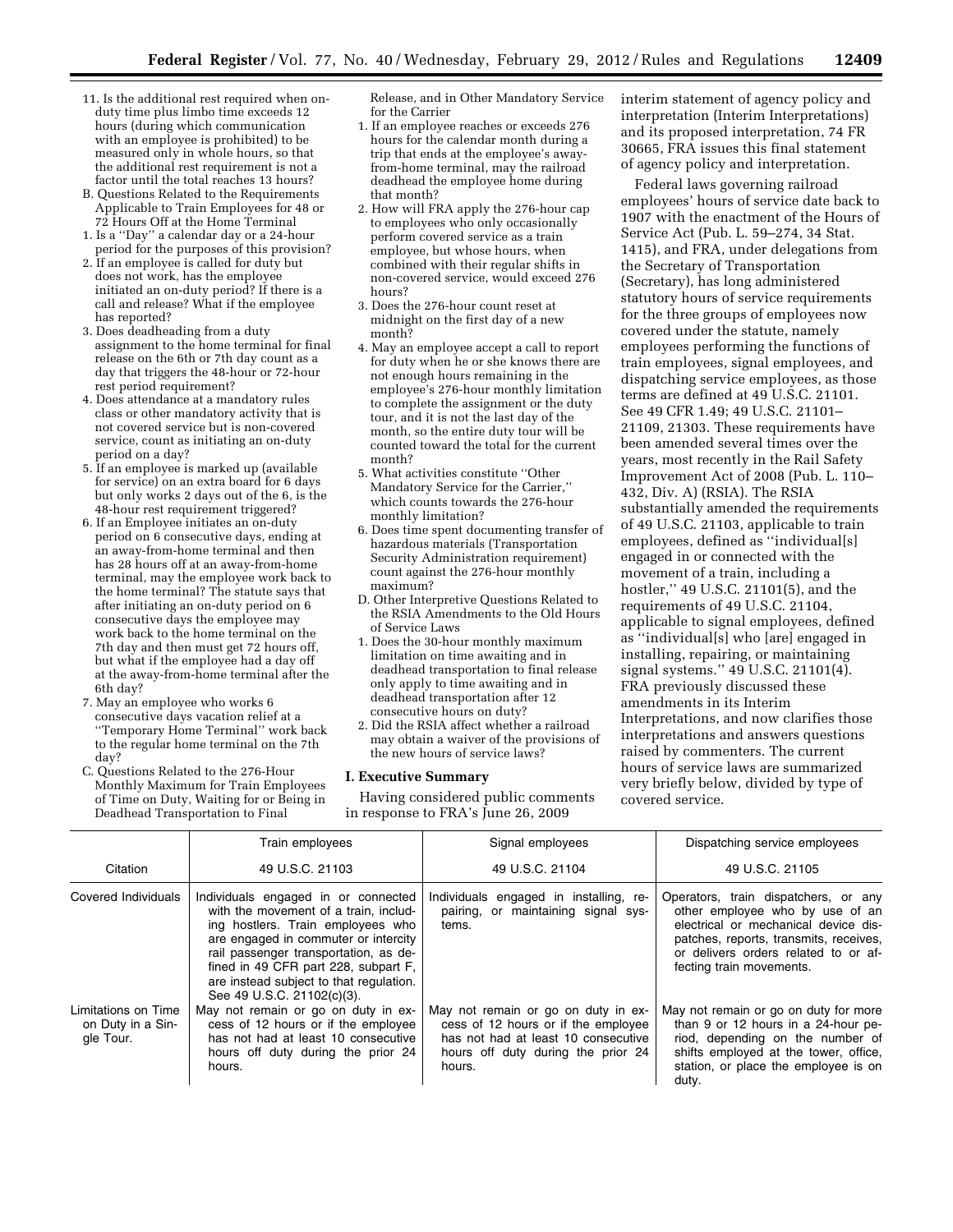÷.

 $\equiv$ 

|                                                                       | Train employees                                                                                                                                                                                                                                                                                                                                                                                                                                                                                                                                                                                                                                                                                                                                                                                                                | Signal employees                                                                                                                                                   | Dispatching service employees |
|-----------------------------------------------------------------------|--------------------------------------------------------------------------------------------------------------------------------------------------------------------------------------------------------------------------------------------------------------------------------------------------------------------------------------------------------------------------------------------------------------------------------------------------------------------------------------------------------------------------------------------------------------------------------------------------------------------------------------------------------------------------------------------------------------------------------------------------------------------------------------------------------------------------------|--------------------------------------------------------------------------------------------------------------------------------------------------------------------|-------------------------------|
| Citation                                                              | 49 U.S.C. 21103                                                                                                                                                                                                                                                                                                                                                                                                                                                                                                                                                                                                                                                                                                                                                                                                                | 49 U.S.C. 21104                                                                                                                                                    | 49 U.S.C. 21105               |
| Minimum Off-Duty<br>Period Between<br>Duty Tours.                     | 10 consecutive hours, required to be<br>uninterrupted by any communication<br>by the railroad reasonably expected<br>to disrupt the employee's rest. Addi-<br>tional time off duty is required when<br>the total of time on duty and time<br>waiting for deadhead transportation<br>or in deadhead transportation from a<br>duty assignment to the place of final<br>release that is not time off duty ex-<br>ceeds 12 consecutive hours, which<br>must also be uninterrupted.                                                                                                                                                                                                                                                                                                                                                 | 10 consecutive hours, required to be<br>uninterrupted by any communication<br>by the railroad reasonably expected<br>to disrupt the employee's rest.               | Not applicable.               |
| Minimum Off-Duty<br>Period Within a<br>Duty Tour.                     | At least 4 hours of time off duty at a<br>designated terminal, required to be<br>uninterrupted by any communication<br>by the railroad reasonably expected<br>to disrupt the employee's rest.                                                                                                                                                                                                                                                                                                                                                                                                                                                                                                                                                                                                                                  | At least 30 minutes of time off duty                                                                                                                               | Not applicable.               |
| Limitations on Con-<br>secutive Duty<br>Tours.                        | May not remain or go on duty after ini-<br>tiating an on-duty period on six con-<br>secutive days without receiving 48<br>consecutive hours off duty and free<br>from any service for any railroad car-<br>rier at the employee's home ter-<br>minal. Employees are permitted to<br>initiate a seventh consecutive day<br>when the employee ends the sixth<br>consecutive day at the away-from-<br>home terminal, as part of a pilot<br>project, or as part of a collectively<br>bargained agreement entered into<br>prior to April 16, 2010 that expressly<br>provides for such a schedule. Em-<br>ployees performing service on this<br>additional day must receive 72 con-<br>secutive hours free from any service<br>for any railroad carrier at their home<br>terminal before going on duty again<br>as a train employee. |                                                                                                                                                                    | None.                         |
| <b>Monthly Cumulative</b><br>Limitations.                             | May not remain or go on duty, wait for<br>or be in deadhead transportation to<br>the point of final release, or be in<br>any other mandatory service for the<br>carrier in any calendar month where<br>the employee has spent a total of<br>276 hours on duty, waiting for or in<br>deadhead transportation from a duty<br>assignment to the place of final re-<br>lease, or in any other mandatory<br>service for the carrier.<br>May not exceed a total of 30 hours per<br>calendar month spent waiting for or<br>in deadhead transportation from a<br>duty assignment to the place of final<br>release following a period of 12 con-<br>secutive hours on duty that is neither<br>time on duty nor time off duty, not in-<br>cluding interim rest periods, except<br>in the circumstances stated.                           |                                                                                                                                                                    | None.                         |
| Time Neither On<br>Duty nor Off Duty<br>As Defined by<br>the Statute. | Time spent in deadhead transportation<br>from a duty assignment to the place<br>of final release.                                                                                                                                                                                                                                                                                                                                                                                                                                                                                                                                                                                                                                                                                                                              | Time spent returning from a trouble<br>call, whether the employee goes di-<br>rectly to the employee's residence or<br>by way of the employee's head-<br>quarters. | None.                         |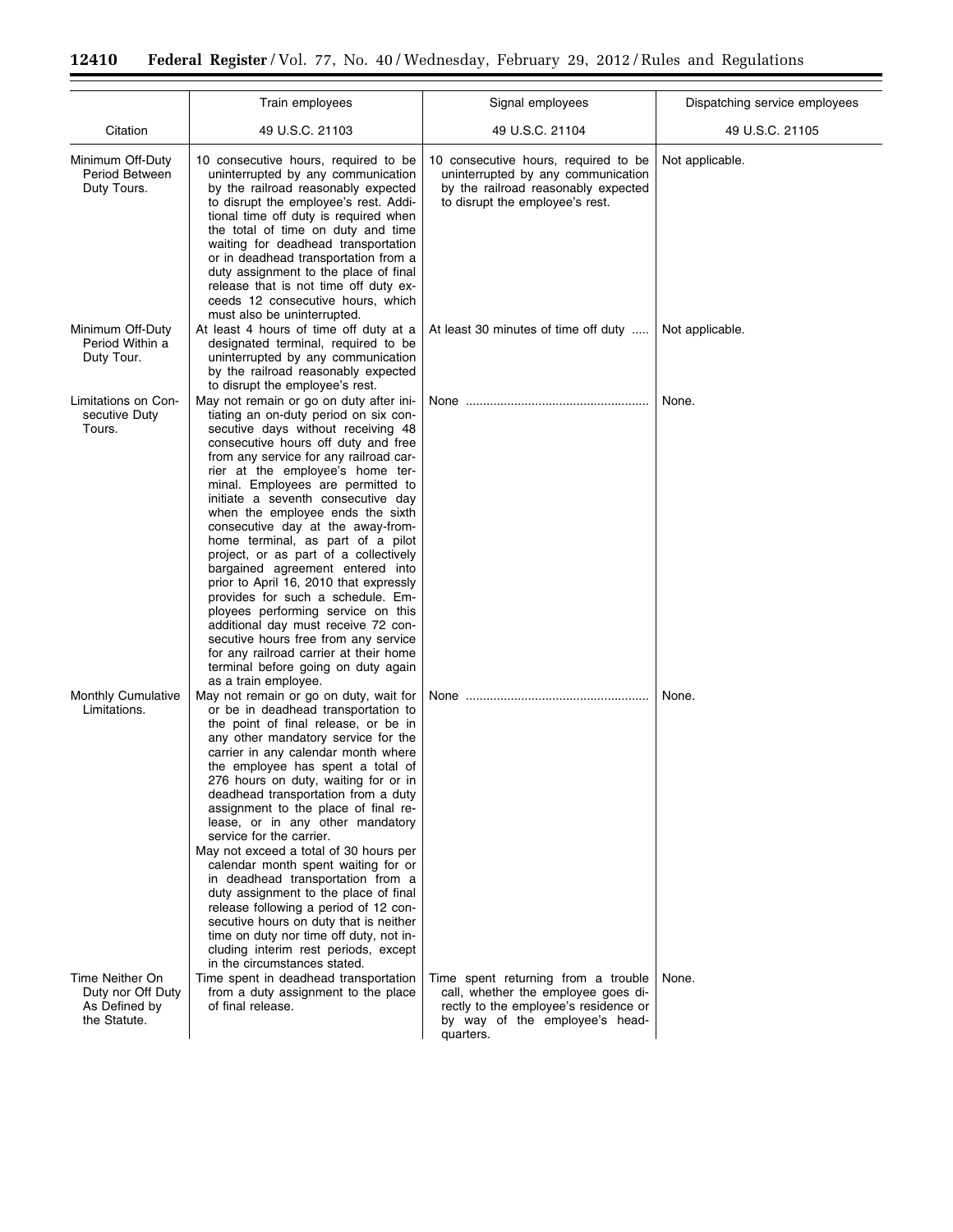|                            | Train employees                                                                                                                                                                                                                                                           | Signal employees                                                                                                                                                                                                                                                                                                                                                                                                                                                                                                                                                                                                                                                                                                                                                                                                                                                                                                                                                                  | Dispatching service employees                                                                                                                                                                                                     |
|----------------------------|---------------------------------------------------------------------------------------------------------------------------------------------------------------------------------------------------------------------------------------------------------------------------|-----------------------------------------------------------------------------------------------------------------------------------------------------------------------------------------------------------------------------------------------------------------------------------------------------------------------------------------------------------------------------------------------------------------------------------------------------------------------------------------------------------------------------------------------------------------------------------------------------------------------------------------------------------------------------------------------------------------------------------------------------------------------------------------------------------------------------------------------------------------------------------------------------------------------------------------------------------------------------------|-----------------------------------------------------------------------------------------------------------------------------------------------------------------------------------------------------------------------------------|
| Citation                   | 49 U.S.C. 21103                                                                                                                                                                                                                                                           | 49 U.S.C. 21104                                                                                                                                                                                                                                                                                                                                                                                                                                                                                                                                                                                                                                                                                                                                                                                                                                                                                                                                                                   | 49 U.S.C. 21105                                                                                                                                                                                                                   |
| Emergencies in<br>General. | A train employee on the crew of a<br>wreck or relief train may be allowed<br>to remain or go on duty for no more<br>than 4 additional hours in any period<br>of 24 consecutive hours when an<br>emergency exists and the work of<br>the crew is related to the emergency. | Time after scheduled duty hours nec-<br>essarily spent in completing the trip<br>directly to the employee's residence<br>or to the employee's headquarters, if<br>the employee has not completed the<br>trip from the final outlying worksite of<br>the duty period at the end of sched-<br>uled duty hours, or if the employee<br>is released from duty at an outlying<br>worksite before the end of the em-<br>ployee's scheduled duty hours to<br>comply with 49 U.S.C. 21104.<br>However, time spent in transportation<br>on an on-track vehicle is time on<br>duty.<br>A signal employee may be allowed to<br>remain or go on duty for no more<br>than 4 additional hours in any period<br>of 24 consecutive hours when an<br>emergency exists and the work of<br>that employee is related to the emer-<br>gency. Routine repairs, routine main-<br>tenance, or routine inspection of sig-<br>nal systems is not an emergency<br>that allows for additional time on<br>dutv. | A dispatching service employee may<br>be allowed to remain or go on duty<br>for no more than 4 additional hours<br>during a period of 24 consecutive<br>hours for no more than 3 days dur-<br>ing a period of 7 consecutive days. |
| End of Emergency           | The emergency ends when the track is<br>cleared and the railroad line is open<br>for traffic.                                                                                                                                                                             | The emergency ends when the signal<br>system is restored to service.                                                                                                                                                                                                                                                                                                                                                                                                                                                                                                                                                                                                                                                                                                                                                                                                                                                                                                              | Not Applicable.                                                                                                                                                                                                                   |

In the proposed interpretation that appeared in the same document as the Interim Interpretations, FRA proposed a new interpretation of the new hours of service laws with respect to the 24-hour period within which a train employee or signal employee must have had the minimum 10-hour statutory off-duty period before the employee is allowed to go on duty or remain on duty. This proposed interpretation would have required that the train employee or signal employee have had the statutory minimum off-duty period in the 24 hours preceding any moment during which that employee is on duty, making the maximum work window 14 hours after the end of the statutory minimum off-duty period. In this final statement of agency policy, FRA rejects the proposed interpretation and maintains the longstanding ''fresh start'' interpretation, which requires only that the statutory minimum off-duty period be within the 24 hours before a train employee or signal employee initiates an on-duty period. As a result, there will be no change to the current interpretation that the statutory minimum off-duty period must only be within the 24 hours prior to the time when an employee initiates an on-duty period.

The other issues addressed by FRA largely fall into three categories: questions relating to the ''consecutive-

days'' limitation, the prohibition on communication with train employees and signal employees during their statutory minimum off-duty periods, and the monthly limitation for train employees of 276 hours in time on duty, waiting for or in deadhead transportation, or performing any other mandatory service for the railroad carrier. Each issue is discussed in significantly more detail in the subsequent sections of this document; this summary provides only a brief overview of FRA's policy and interpretation.

In the Interim Interpretations, FRA defined the ''day'' in the consecutivedays limitation to be a calendar day, on the basis that such an interpretation would be administratively simpler. Experience with the application of this definition and public comments on the definition show that the ''calendar day'' interpretation was more complicated and provided less protection against fatigue than originally anticipated; as a result, FRA has revised its interpretation of ''day'' in the context of the ''consecutive-days'' limitation to refer to the 24-hour period following an employee's final release from duty. Under this interpretation, if an employee does not initiate an on-duty period within 24 hours of the employee's final release from the previous duty tour, this will count as a

''day'' in which the employee did not initiate an on-duty period, and the string of consecutive days will be broken.

Another source of confusion in the Interim Interpretations was FRA's definition of ''work'' in the ''consecutive-days'' limitation's allowance that an employee may ''work'' on a seventh consecutive day in certain circumstances. FRA has revised this interpretation to reduce confusion by clearly stating that ''work'' for the ''consecutive-days'' limitation is equivalent to ''initiate an on-duty period.'' This earlier definition of ''work'' also led some commenters to be confused about how stand-alone deadhead transportation would be treated with respect to the initiation of an on-duty period; FRA has clarified that a stand-alone deadhead is not time on duty, and is therefore not the initiation of an on-duty period. Therefore, a day in which an employee is in deadhead transportation but does not engage in any covered service with which the deadhead can commingle will not be counted as part of the series of consecutive days, and will break that series.

Similarly, if an employee is called to report for duty, but does not actually report for duty, such an employee has not initiated an on-duty period for the purposes of the consecutive-days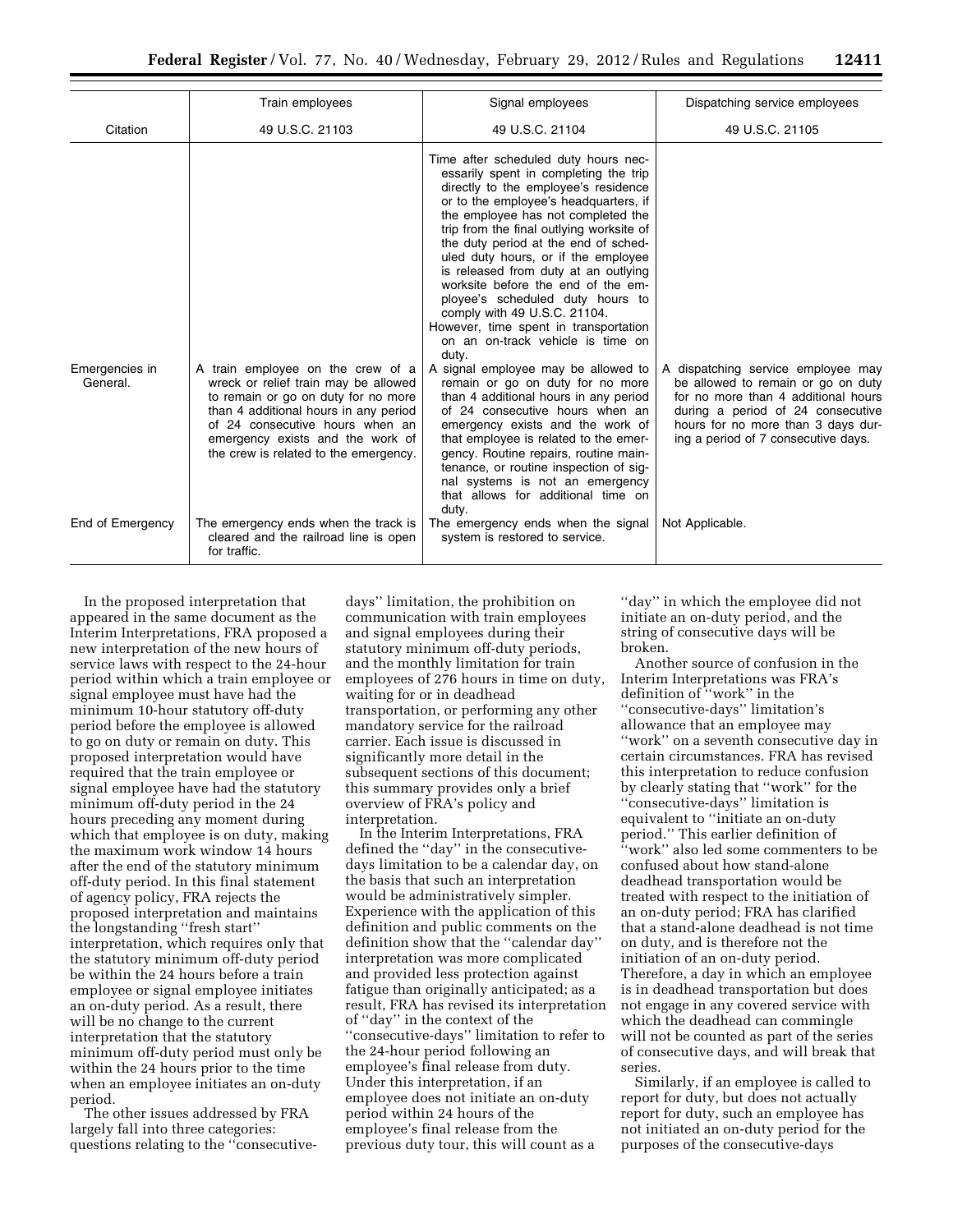limitation. However, employees that do report for duty have initiated an on-duty period, even if they are released from duty shortly thereafter, before performing any covered service. FRA also clarifies that, while other service for the railroad may not be time on duty if it does not commingle with covered service, this fact does not prevent commingling if the other service is not separated from the covered service by a statutory minimum off-duty period. In response to a question relating to the interaction between the ''6-day'' limitation and the ''7-day'' limitation, FRA notes that an employee who is eligible to initiate an on-duty period for 7 consecutive days but only initiates an on-duty period on 6 consecutive days must have 48 hours of time off duty and free from any service for any railroad. FRA also provides clarification on the impact of the consecutive-days limitations on employees who choose to work for multiple railroads. Finally, in response to a question in the comments, FRA provides additional discussion of when an employee may be subject to individual liability enforcement action for deliberately misrepresenting his or her availability.

On the issue of the prohibition on communication by the railroad with train employees and signal employees, comments received in response to the Interim Interpretations indicated significant confusion over the period of time during which the prohibition applies. FRA explains that, because the prohibition applies only to certain offduty periods such as the statutory minimum off-duty period, railroads are free to communicate with train employees and signal employees so long as there is sufficient undisturbed time off duty to complete the appropriate type of off-duty period. Similarly, because the prohibition only applies to certain off-duty periods, a violation of the prohibition does not occur unless a disruptive communication prevents an employee from having sufficient rest to avoid excess service. For example, if a railroad interrupted an employee's rest, but restarted the rest period and provided a full statutory off-duty period after the interruption before the employee was next called to report for duty, there would be no violation, because the employee had 10 hours uninterrupted rest between duty tours. Comments also indicated the tension between the Interim Interpretations addressing an employee's ability to contact the railroad and establishing a time to report during a statutory minimum off-duty period. FRA has resolved this issue by clearly stating that

employees may call a railroad or contractor for any purpose during rest periods required to be free from disruptive communication, including establishing a time to report, while preserving the longstanding interpretation that some types of conversations are service for the railroad that would not be time off duty.

On a related topic, comments requested that employees be able to give advance permission to railroads to communicate during the prohibited time, such that employees would only need to allow communications once for all of their applicable off-duty periods. However, railroads and contractors are only permitted to contact employees during the prohibited times if the employee contacts the railroad or contractor during the prohibited time and specifically permits a return contact. Employees are not permitted to grant advance permission for all offduty periods; a communication from an employee to a railroad or contractor applies only to the off-duty period in which the communication was made. Because the prohibition applies to ''communication,'' and not phone calls specifically, the prohibition applies to all forms of communication. However, because employees are permitted to initiate a communication, means of providing information that can be accessed at the employee's option, such as a railroad Web site or messages sent to a railroad-provided phone, do not violate the prohibition so long as employees have the option of whether or not to check for such messages.

FRA also received several questions concerning the 276-hour monthly limit on service for the railroad by train employees. Most of these questions discussed FRA's note that activities that an employee has the freedom to schedule, such as an appointment the employee makes for a vision exam, will not count towards the 276-hour limitation. This does not mean that time spent in such activities, which can also include activities like optional rules refresher classes or the acquisition of security access cards for hazardous materials facilities, no longer commingle with time on duty. FRA clarifies that if these activities are not separated from time on duty by a statutory minimum off-duty period, the time spent in these activities will commingle, become time on duty, and count toward the monthly limitation. FRA also explains that the 276-hour monthly limitation applies only to single railroads, such that an employee who chooses to work for multiple railroads will be subject to separate 276 hour limitations for each railroad.

Finally, FRA reiterates that merely reporting for duty is not an act of deliberately misrepresenting availability that would make an employee subject to individual liability for violations of the hours of service laws.

In addition to these topics, FRA also addresses several miscellaneous issues raised by commenters. This includes a discussion of the function-based interpretation of which employees are covered by the hours of service laws. As has long been the case, only employees who perform the functions described in the ''definitions'' section of the hours of service laws, 49 U.S.C. 21101, are covered under the hours of service laws. This may or may not include employees who are described as ''yardmasters'' or ''mechanical employees.'' FRA also maintains the longstanding interpretation that time spent commuting is time off duty, and accordingly an employee may commute during the uninterrupted rest period. One commenter asked if the statutory exceptions to the time counted towards the monthly limitation on limbo time apply to the requirement that an employee receive additional time off after exceeding 12 hours of time on duty and time waiting for or in deadhead transportation; because these exceptions explicitly state that they only apply to the monthly limit, the exceptions do not also apply to the additional rest requirement. Thus, an employee will still be required to receive additional rest, even if one of the exceptions to the monthly limitation occurred during the employee's duty tour and that situation may have contributed to extending the duty tour which resulted in the need for additional rest.

With respect to signal employees, FRA explains the application of the exclusivity provision; because it applies only to signal employees, and signal employees are covered by the ''signal employee'' provision of the hours of service laws (including the exclusivity provision), only an employee who is subject to FRA's hours of service laws is not subject to the Federal Motor Carrier Safety Administration's (FMCSA) hours of service regulations during the same duty tour as a result of the exclusivity provision. An individual who does not work as a signal employee during a particular duty tour may instead be subject to the FMCSA hours of service regulations during that tour if he or she performs functions covered by those regulations, such as driving a commercial motor vehicle.

Finally, the Interim Interpretations are reprinted for ease of reference. Where the interpretation has changed, the text has been replaced with a reference to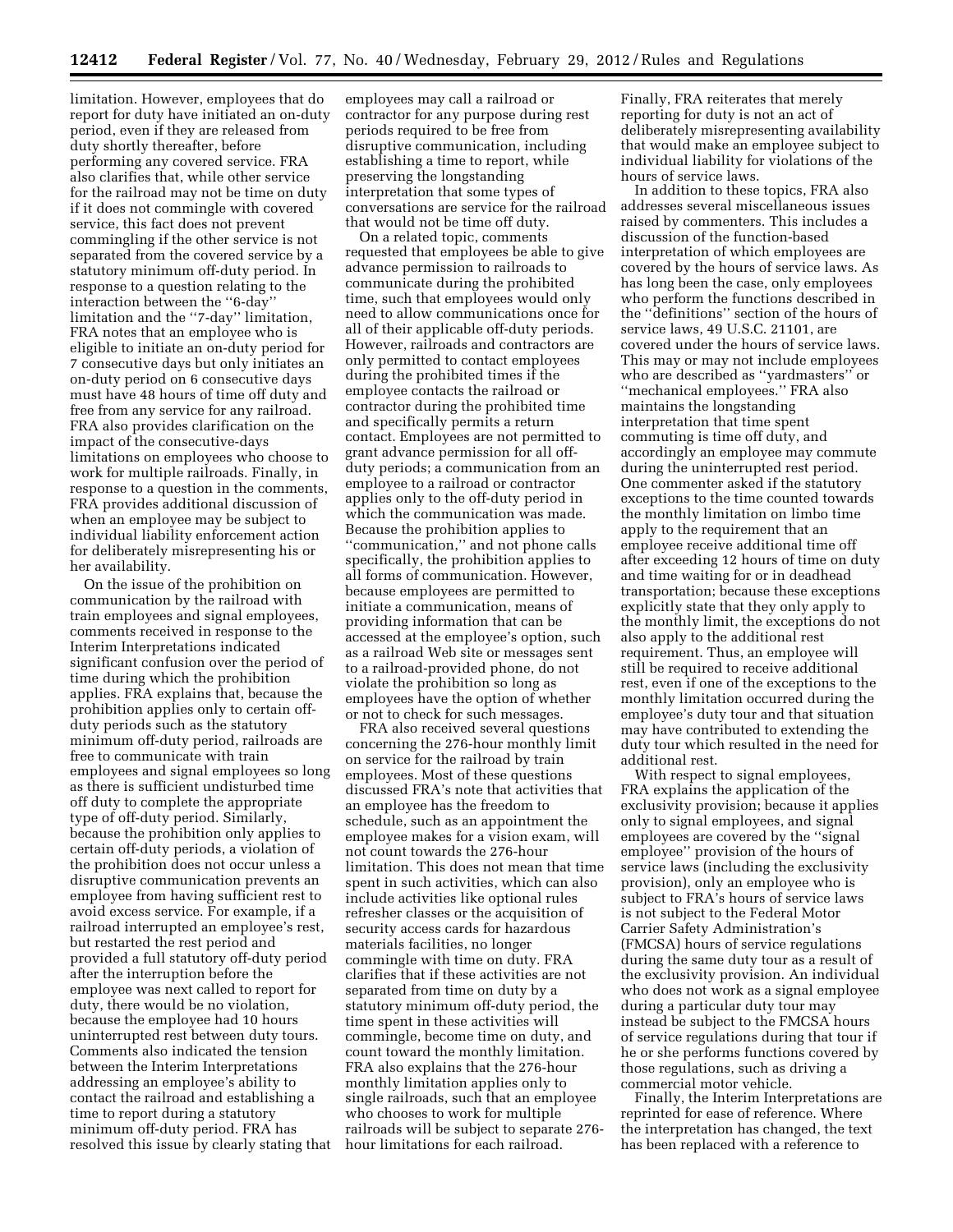where in this document the new answer can be found.

## **II. Background**

On October 16, 2008, the Rail Safety Improvement Act of 2008 (RSIA) was enacted. See Public Law 110–432, Div. A, 122 Stat. 4848. Section (Sec.) 108 of the RSIA made important changes to 49 U.S.C. ch. 211, Hours of service, as amended through October 15, 2008 (the old hours of service laws). See 122 Stat. 4860–4866. Some of these changes became effective immediately on the date of enactment, and others became effective nine months later, on July 16, 2009. In particular, under Sec. 108(g) of the RSIA, subsections (d), (e), (f), and (g) of the section became effective on the date of enactment of the RSIA, and subsections (a), (b), and (c) of the section became effective nine months later, on July 16, 2009. Because of the significance of the amendments to the old hours of service laws made by Sec. 108, on June 26, 2009, FRA published an interim statement of agency policy and interpretation (Interim Interpretations) to address questions of statutory interpretation that had arisen so far with respect to the hours of service laws as amended by the RSIA (the new hours of service laws). 74 FR 30665 (June 26, 2009). In the same document, FRA also proposed a new interpretation of the new hours of service laws with respect to the 24-hour period within which a train employee or signal employee must have had the minimum statutory off-duty period before the employee is allowed to go on duty or remain on duty (Proposed Interpretation).

As with the Interim Interpretations, FRA is not addressing the amendments to the old hours of service laws made by Sec. 420 of the RSIA, which changed 49 U.S.C. 21106, Limitations on employee sleeping quarters, effective October 16, 2008. See 76 FR 67073 (Oct. 31, 2011). Nor is FRA presently revising either appendix A of 49 CFR part 228, which contains FRA's previously published interpretations of the old hours of service laws, known until the 1994 recodification as the Hours of Service Act (see Pub. L. 103–272), nor FRA's previously published interpretations concerning the limitations on hours of service of individuals engaged in installing, repairing or maintaining signal systems, an interim statement of agency policy and interpretation at 42 FR 4464 (Jan. 25, 1977). FRA plans to make conforming changes and other changes to 49 CFR part 228, appendix A, and to previously existing technical bulletins, in the future.

## **III. Changes in the Old Hours of Service Laws Made by Sec. 108 of the RSIA**

*A. Extending Hours of Service Protections to Employees of Contractors and Subcontractors to Railroads Who Perform Certain Signal-Related Functions* 

Sec. 108(a) of the RSIA (Sec. 108(a)) amended the definition of ''signal employee'', to eliminate the words ''employed by a railroad carrier''. 49 U.S.C. 21101(4). With this amendment, employees of contractors or subcontractors to a railroad who are engaged in installing, repairing, or maintaining signal systems (the functions within the definition of signal employee in the old hours of service laws) are covered by the new hours of service laws, because a signal employee under the new hours of service laws is no longer by definition only a railroad employee.

It should be noted that an employee of a contractor or subcontractor to a railroad who is ''engaged in or connected with the movement of a train'' was considered a ''train employee'' under the old hours of service laws and continues to be considered a train employee under the new hours of service laws. 49 U.S.C. 21101(5). Likewise, an employee of a contractor or subcontractor to a railroad who ''by the use of an electrical or mechanical device dispatches, reports, transmits, receives, or delivers orders related to or affecting train movements'' was considered a ''dispatching service employee'' under the old hours of service laws and continues to be considered a ''dispatching service employee'' under the new hours of service laws. 49 U.S.C. 21101(2).

#### *B. Changing Hours of Service Requirements Related to Train Employees*

Sec. 108(b) amended the old hours of service requirements for train employees in many ways, all of which amendments became effective July 16, 2009, except with respect to train employees providing commuter or intercity passenger rail service, whom Sec. 108(d) made subject initially to the old hours of service laws and then to regulations promulgated by FRA if issued timely, and, if not, to the new hours of service laws. 49 U.S.C. 21103 and 21102.1 Sec. 108(b) limited train employees to 276 hours of time on-duty, awaiting or in deadhead transportation

from a duty assignment to the place of final release, or in any other mandatory service for the carrier per calendar month. 49 U.S.C. 21103(a)(1). The provision retained the existing maximum of 12 consecutive hours on duty, but increased the minimum offduty period to 10 consecutive hours during the prior 24-hour period. 49 U.S.C. 21103(a)(2), (3).

Sec. 108(b) also required that after an employee initiates an on-duty period each day for six consecutive days, the employee must receive at least 48 consecutive hours off duty at the employee's home terminal, during which the employee is unavailable for any service for any railroad; except that if the sixth on-duty period ends at a location other than the home terminal, the employee may initiate an on-duty period for a seventh consecutive day in order to reach the employee's home terminal, but must then receive at least 72 consecutive hours off duty at the employee's home terminal, during which time the employee is unavailable for any service for any railroad. 49 U.S.C. 21103(a)(4).

Sec. 108(b) further provided that employees may also initiate an on-duty period for a seventh consecutive day and must then receive 72 consecutive hours off duty if, for a period of 18 months after the enactment of the RSIA, such schedules are expressly provided for in an existing collective bargaining agreement, or after that 18-month period has ended, such schedules are expressly provided for by a collective bargaining agreement entered into during that period, or a pilot program that is either authorized by collective bargaining agreement, or related to work rest cycles under the hours of service laws at 49 U.S.C. 21108 (Sec. 21108). 49 U.S.C. 21103(a)(4).

Sec. 108(b) also provided that the Secretary may waive the requirements of 48 and 72 consecutive hours off duty if the procedures of 49 U.S.C. 20103 are followed (i.e., essentially, if public notice and an opportunity for an oral presentation are provided prior to issuing the waiver), if a collective bargaining agreement provides a different arrangement that the Secretary determines is in the public interest and consistent with safety. *Id.* 

Sec. 108(b) also significantly changed the old hours of service requirements for train employees by establishing for the first time a limitation on the amount of time an employee may spend awaiting and in deadhead transportation. 49 U.S.C. 21103(c)(1). In particular, it provided that a railroad may not require or allow an employee to exceed 40 hours per month awaiting and in

<sup>1</sup>FRA has promulgated regulations effective October 15, 2011 establishing hours of service requirements for train employees providing commuter or intercity passenger rail service. 76 FR 50360 (August 12, 2011).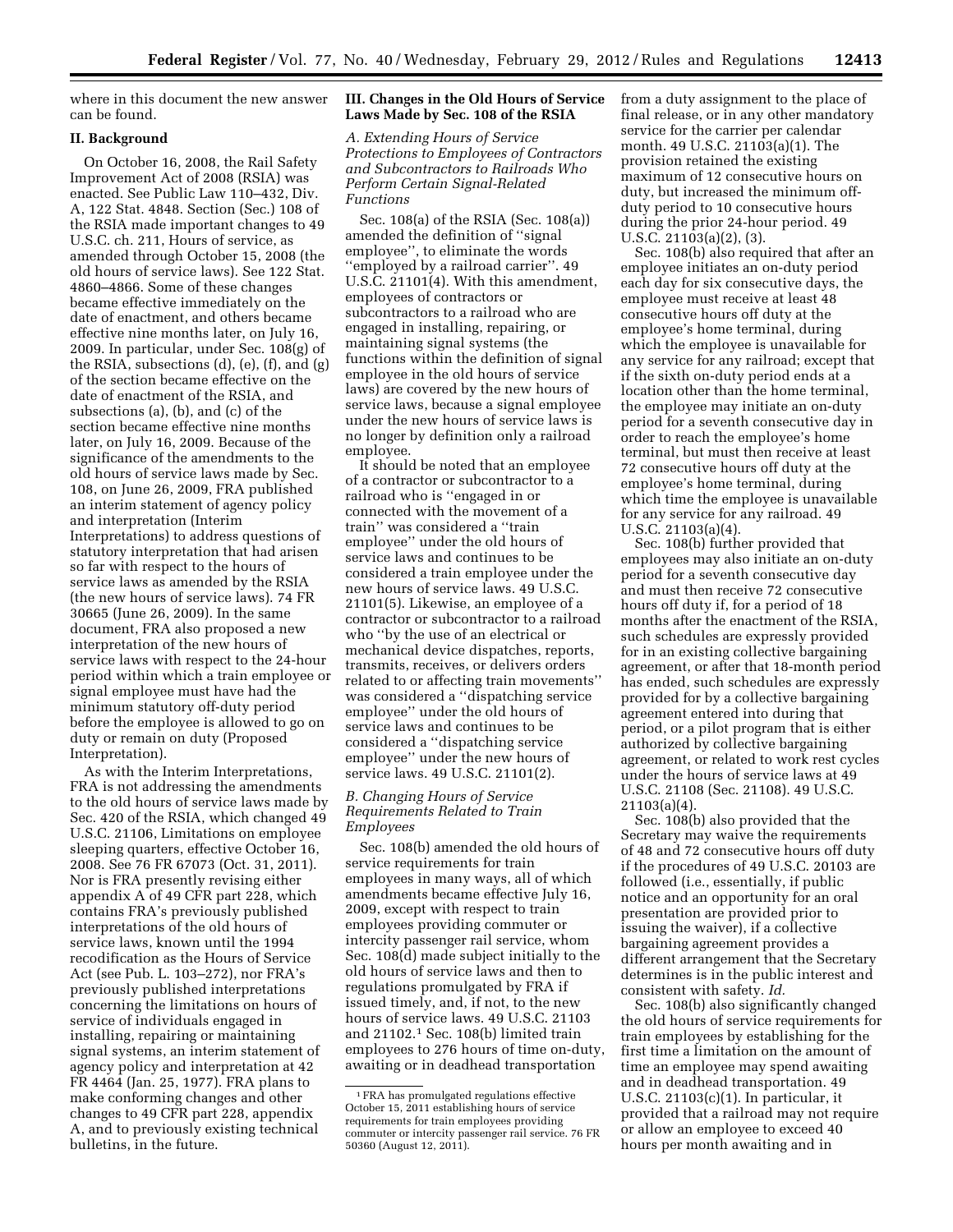deadhead transportation from duty that is neither time on duty nor time off duty from the July 16, 2009 effective date of the provision through October 15, 2009,2 with that number decreasing to 30 hours per employee per month beginning October 16, 2009, except in certain situations. These monthly limits do not apply if the train carrying the employee is directly delayed by casualty, accident, act of God, derailment, major equipment failure that keeps the train from moving forward, or other delay from unforeseeable cause. 49 U.S.C. 21103(c)(2). Railroads are required to report to the Secretary all instances in which these limitations are exceeded. 49 U.S.C. 21103(c)(3). See also 49 CFR 228.19. In addition, the railroad is required to provide the train employee with additional time off duty equal to the amount that the combination of the total time on duty and time spent awaiting or in transportation to final release exceeds 12 hours for a particular duty tour. 49 U.S.C. 21103(c)(4).

Finally, Sec. 108(b) restricted railroads' communication with their train employees, except in case of emergency, during the minimum statutory 10-hour off-duty period, statutory periods of interim release, and periods of additional rest required equal to the amount that combined on-duty time and time awaiting or in transportation to final release exceeds 12 hours. 49 U.S.C. 21103(e). Further, the Secretary may waive this provision for train employees of commuter or intercity passenger railroads if the Secretary determines that a waiver would not reduce safety and is necessary to efficiency and on time performance. *Id.* However, because train employees of commuter and intercity passenger railroads are no longer subject to the statutory hours of service limitations, such waivers are no longer applicable to these employees.

As was alluded to earlier, Sec. 108(d) provided that the requirements described above for train employees did not go into effect on July 16, 2009, for train employees of commuter and intercity passenger railroads. 49 U.S.C. 21102(c). Sec. 108(d) provided the Secretary with the authority to issue hours of service rules and orders applicable to these train employees, which may be different than the statute applied to other train employees. 49 U.S.C. 21109(b). Sec. 108(d) further provided that these train employees

who provide commuter or intercity passenger rail service would continue to be governed by the old hours of service laws (as they existed immediately prior to the enactment of the RSIA) until the effective date of regulations promulgated by the Secretary. 49 U.S.C. 21102(c). If no new regulations had been promulgated before October 16, 2011, the provisions of Sec. 108(b) would have been extended to these employees at that time. *Id.* Such regulations have since been timely promulgated, 76 FR 50360 (August 12, 2011), to be codified at 49 CFR part 228, subpart F, with an effective date of October 15, 2011. Accordingly, the hours of service of train employees who provide commuter and intercity passenger rail service are not governed by the statutory hours of service laws at 49 U.S.C. 21103, but by those regulations.

## *C. Changing Hours of Service Requirements Related to Signal Employees*

Sec. 108(c) amended the hours of service requirements for signal employees in a number of ways. 49 U.S.C. 21104. As was noted above, by amending the definition of ''signal employee,'' Sec. 108(a) extended the reach of the substantive requirements of Sec. 108(c) to a contractor or subcontractor to a railroad carrier and its officers and agents. 49 U.S.C. 21101(4). In addition, as Sec. 108(b) did for train employees, Sec. 108(c) retained for signal employees the existing maximum of 12 consecutive hours on duty, but increased the minimum offduty period to 10 consecutive hours during the prior 24-hour period. 49 U.S.C. 21104(a)(1), (2). Further, Sec. 108(c) deleted the prohibition in the old hours of service laws at 49 U.S.C. 21104(a)(2)(C) against requiring or allowing a signal employee to remain or go on duty ''after that employee has been on duty a total of 12 hours during a 24-hour period, or after the end of that 24-hour period, whichever occurs first, until that employee has had at least 8 consecutive hours off duty.''

Sec. 108(c) also eliminated language in the old hours of service laws stating that the last hour of signal employee's return from final trouble call was time off duty, and defined ''emergency situations'' in which the new hours of service laws permit signal employees to work additional hours to exclude routine repairs, maintenance, or inspection. 49 U.S.C. 21104(b), (c).

Sec. 108(c) also contained language virtually identical to that in Sec. 108(b) for train employees, prohibiting railroad communication with signal employees during off-duty periods except for in an

emergency situation. 49 U.S.C.  $21104(d)$ .

Finally, Sec. 108(c) provided that the hours of service, duty hours, and rest periods of signal employees are governed exclusively by the new hours of service laws, and that signal employees operating motor vehicles are not subject to other hours of service, duty hours, or rest period rules besides FRA's. 49 U.S.C. 21104(e).

The requirements of the old hours of service laws for dispatching service employees (49 U.S.C. 21105) were not modified by the RSIA.

#### **IV. Response to Public Comments on FRA's Proposed Interpretation and Interim Interpretations**

FRA received 62 sets of comments addressing either the proposed interpretation or the Interim Interpretations, or both, from the representatives of a total of nine organizations and from 45 individuals, with some individuals and organizations filing multiple sets of comments. The groups that submitted comments were as follows: the American Public Transportation Association (APTA); the Association of American Railroads (AAR); the Brotherhood of Railroad Signalmen (BRS); the Brotherhood of Locomotive Engineers and Trainmen (BLET); the United Transportation Union (UTU); the Nevada and Georgia State Legislative Boards of the BLET; and the Tennessee and Nebraska State boards of the UTU.

## *A. FRA's Decision To Retain its Longstanding ''Fresh Start'' Interpretation and Not To Adopt the Proposed ''Continuous Lookback'' Interpretation*

In the **Federal Register** document that included the Interim Interpretations, FRA proposed a new interpretation of what constitutes ''during the prior 24 hours'' for the purposes of the prohibition against requiring or permitting a train employee or a signal employee to remain on duty without having had a certain minimum number of consecutive hours off duty during the prior 24 hours. This prohibition is currently found in 49 U.S.C. 21103(a)(3) and 21104(a)(2) (Sec. 21103(a)(3) and 21104(a)(2)).

Under FRA's current ''fresh start'' interpretation of this prohibition, ''the prior 24 hours'' end when an employee reports for a new duty tour. At the instant that the employee reports for duty, FRA looks back at the single 24 hour period before the employee reported for duty to see that the employee had at least 10 consecutive hours off following the prior duty

<sup>2</sup>The language of Sec. 108(b) must be read in conjunction with the language of Sec. 108(g), which provides that Sec. 108(b) becomes effective on July 16, 2009.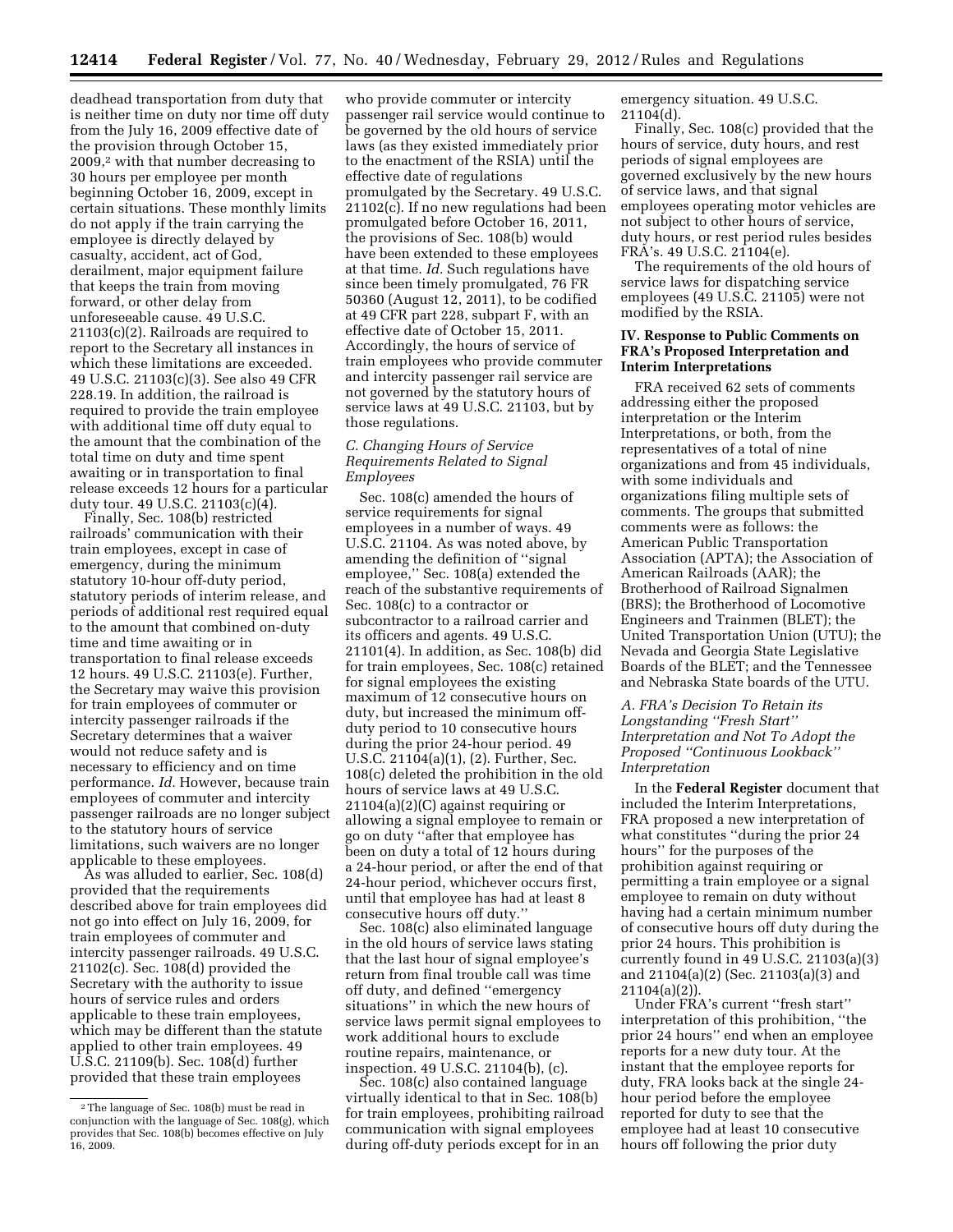assignment. If so, then the employee may be required or permitted to work a maximum of 12 consecutive hours or a total of 12 hours, in broken service, in the next 24 hours, and must get 10 hours off either after working that 12 hours or at the end of the 24-hour period that began when the employee went on duty, whichever occurs first, before the employee is allowed to go on duty again. If an employee had a duty tour involving broken service, including an interim release of at least 4 hours, but less than the 10 hours required for a statutory minimum off-duty period, between two periods of service within the same duty tour, some or all of the employee's eventual statutory minimum off-duty period would come after the 24 hour period that began when the employee reported for duty. The following example illustrates the application of FRA's current, ''fresh start'' interpretation of ''the prior 24 hours'':

• An employee reports for duty at 10 a.m. on a Monday. If the employee had had 10 consecutive hours off duty at any time between 10 a.m. on the preceding day (Sunday) to 10 a.m. on that Monday, FRA would consider the employee as having had the minimum off-duty period during ''prior 24 hours'' because the ''prior 24 hours'' is defined as the 24 hours prior to the employee's act of reporting for duty. The employee would then be permitted to remain on duty for up to 12 hours in the following 24 hours, such that the employee must no longer accrue time on duty after 10 a.m. on Tuesday.

Conversely, under the Proposed Interpretation (which takes the ''continuous lookback'' approach to identifying the statutory minimum offduty period during ''the prior 24 hours''), the statutory minimum off-duty period would have to be within each of the floating 24-hour periods not only starting when an employee begins a new duty tour, but also during the employee's duty tour, and ending when the employee is relieved from duty, meaning that upon reporting for duty, the employee would have a maximum of 14 hours within which to work a maximum of 12 hours, before the employee would be required to be finally released to have a statutory minimum off-duty period.

The following two examples illustrate the application of the proposed ''continuous lookback'' interpretation.

1. If an employee is off duty from 1 a.m. Monday until 11 a.m. on Monday and then reports for duty at 11 a.m. and works until 11 p.m. on Monday, the 10-hour statutory minimum off-duty period is within the prior 24 hours from any moment while the employee is on duty, up to the time of the

employee's final release at 11 p.m. on Monday.

2. However, if the same employee, who was off duty from 1 a.m. Monday until 11 a.m. on Monday and went on duty at 11 a.m. on Monday, then worked for 6 hours and had an interim release from 5 p.m. until 11 p.m. on Monday before returning to duty from 11 p.m. and worked for six more hours until being finally released at 5 a.m. on Tuesday, the employee's time on duty after 1 a.m. on Tuesday would violate the statute because the required full statutory off-duty period would not be within the 24 hours prior to any moment after 1 a.m. on Tuesday). In other words, in this scenario, the employee must no longer accrue time on duty after 1 a.m. on Tuesday.

In discussing the Proposed Interpretation, FRA stated that the ''fresh start'' interpretation of the law (the interpretation issued more than 30 years prior to the enactment of RSIA, at 42 FR 4464, Jan. 25, 1977, which has remained FRA's interpretation since that time) may no longer be consistent with the plain language of the statute. By the terms of the statute as amended by the RSIA, a railroad may not require or allow a train employee to ''remain or go on duty unless that employee has had at least 10 consecutive hours off duty during the prior 24 hours.'' As explained above, under the ''fresh start'' interpretation, a new 24-hour period begins when an employee reports for duty after having had at least the minimum required off-duty period of 10 consecutive hours, and the 24-hour period within which the employee is required to have had the required offduty period is a single, static prior period, looking only at the 24-hour period prior to when the employee goes on duty for the first time in the new duty tour. Accordingly, when determining if an employee may continue on duty (''remain on duty'') after any point in time later in the duty tour, FRA would not look to find the required 10-hour rest period within the 24 hours prior to that later point in time; instead, FRA would look for the required rest period only during the single 24-hour period immediately prior to the initiation of the duty tour. The RSIA added 49 U.S.C. 21103(e) and 21104(d), which prohibit communication with train employees and signal employees respectively during the 10 hour statutory minimum off-duty period. (FRA's interpretations of these provisions are discussed in Sections IV.C and V.A of this document.) Under the ''fresh start'' approach, since the statutory minimum off-duty period must simply be found in the 24 hours prior to the employee reporting for duty, an employee whose off-duty period was longer than 10

hours could be subject to unlimited communication once the employee had received the required 10 hours uninterrupted, which would reduce or eliminate the benefits of the requirement of an uninterrupted rest period.

By contrast, under the Proposed Interpretation, FRA would instead look for a statutory rest period that is within each 24-hour period prior to any moment during the employee's duty tour. This Proposed Interpretation is referred to as ''continuous lookback'' or the '''continuous lookback' approach.'' This approach would require the uninterrupted 10 hours to be closer to the time that the employee reports for a new duty tour, so that it could still be found within the 24-hour period at any point in the new duty tour.

Reaction to this Proposed Interpretation largely favors rejecting it, with BRS, BLET, UTU, AAR, and APTA lined up on one side opposing the proposal and several individuals and two State boards of rail labor unions on the other side supporting the proposal. Of the commenters that favor the proposed ''continuous lookback approach,'' a substantial number express concern over a railroad practice of repeatedly calling an employee as soon as he or she has met the threshold for minimum hours off duty, even though that employee has a scheduled assignment well afterwards. In so doing, commenters contend the practice prevents an employee from being able to rest immediately prior to his or her assignment and thereby increases that employee's fatigue while performing his or her duties. These commenters uniformly hope that the ''continuous lookback'' approach would increase the train employees' and signal employees' opportunity for rest by giving them at least 10 hours of notice prior to beginning an on-duty period and, therefore, enabling them to schedule their rest accordingly, though FRA believes this is unlikely to be the case for the reasons discussed below.

Comments that oppose the ''continuous lookback'' interpretation are summarized in turn, by commenter. BRS expresses several concerns. First, BRS argues that the ''continuous lookback'' is overly complex, in that a signal employee may no longer simply look for a rest period ending within the 24 hours prior to starting a new duty tour. Second, BRS argues that because the ''continuous lookback'' approach would limit signal employees to working within a period of 14 hours after the completion of their required off-duty period, within which to accumulate up to the maximum of 12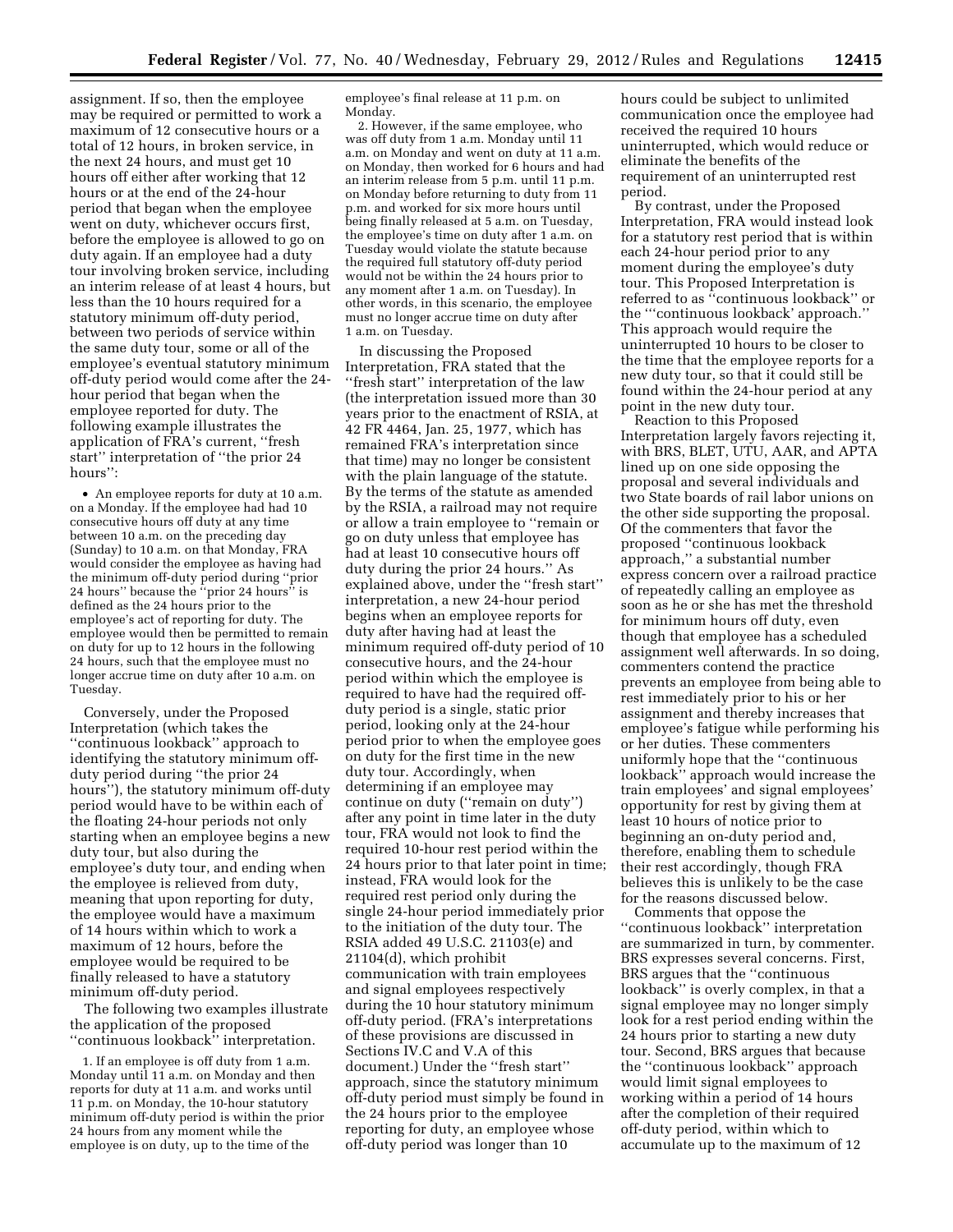hours on duty, the interpretation would substantially limit the ability of signal employees to work after their scheduled hours, including response to trouble calls or on rest days. Finally, BRS asserts that the interpretation prevents the ''emergency'' provision of the statute (49 U.S.C. 21104(c) (Sec. 21104(c)), i.e., permission to work up to 4 additional hours within the 24-hour period, which was unchanged by the RSIA, from being effective.

Another commenter, AAR, argues that the option of taking the ''continuous lookback'' approach has been foreclosed through Congressional inaction in the face of FRA's longstanding interpretation. Next, AAR echoes the BRS's argument regarding the emergency provision in 49 U.S.C. 21104(c). Further, AAR claims that, because the ''continuous lookback'' approach would limit the number of hours available to an employee in which to accumulate time on duty before the statutory off-duty period is required, the approach would prohibit employees from working as many hours as they are permitted under the current ''fresh start'' interpretation, which would harm both management and employees in a number of ways. For example, AAR expresses concern that call times 3 of greater than 2 hours and less than 10 hours, would prevent an employee from working a full 12 hours, and that increasing call times to 10 hours to avoid this problem would lead to unacceptable train delays. AAR also points out that the decreased period available for employees to accrue time on duty would limit the railroads' ability to make use of periods of interim release within a duty tour, which could mean that employees would more often instead have to spend a statutory offduty period at an away-from-home terminal. Likewise, if the ''continuous lookback'' interpretation were extended to passenger railroads, AAR noted that the time available to work would be significantly reduced for passenger railroad employees working split-shifts, such that this common scheduling practice would not be possible in many circumstances. Finally, AAR discusses how a ''continuous lookback'' approach would make current practices, such as setting back calls (either through a calland-release or an early release) or calling a large number of employees to find one willing to take an earlier

assignment, such as when an employee marks off sick, infeasible.

BLET and UTU submitted a joint comment arguing that the ''continuous lookback'' approach would negatively affect both safety and the financial wellbeing of employees. Because the Proposed Interpretation would include call times in the 14-hour period following 10 hours of rest, BLET and UTU argue that railroads would be given an incentive to minimize call times and thereby reduce an employee's ability to schedule his or her rest. Employees would stand to lose substantial earning potential, BLET and UTU assert, because the maximum number of hours the employees may work would be limited to effectively less than the 12 consecutive or aggregate hours authorized by the statute, especially when taking into consideration call times, and the possible use of periods of interim release. The unions also assert that the ''continuous lookback'' approach does not resolve the problem that they see with railroads continually calling employees who have regular times to report for duty. Finally, BLET and UTU echo the concerns expressed by BRS and AAR that the ''continuous lookback'' approach would be too difficult to administer, both in terms of compliance and enforcement.

APTA's comment agrees with the views expressed by BRS, AAR, BLET and UTU discussed above, arguing that the ''fresh start'' interpretation is now the only valid interpretation due to Congressional inaction, and repeating the argument that Sec. 21104(c), which deals with emergencies, would be voided by the ''continuous lookback'' approach.

Commenters in favor of the ''continuous lookback'' approach note that an employee can be more rested if that individual has the information to know when he or she will next be expected to report for duty. The hope of these commenters is that the ''continuous lookback'' approach would induce railroad carriers to provide employees with a 10-hour call time and therefore allow those employees to appropriately plan their rest so that they are rested immediately prior to the coming on-duty period. However, in light of the comments received from AAR, APTA, BLET, and UTU, FRA is deeply concerned that railroads would instead shorten call times as much as practicable in order to maintain flexibility in scheduling crews in spite of the ''continuous lookback.'' Shortened call times would leave employees in the same informational deficit as presently exists, but with even

less of an opportunity to engage in strategic napping to mitigate fatigue. This outcome would result in more fatigue for railroad workers, and is therefore inconsistent with Congress's clear goal of improving railroad safety by reducing fatigue among railroad employees.

Several commenters in favor of the ''continuous lookback'' further suggest that FRA act to prohibit railroad carriers from making optional duty calls to employees who do not wish to accept an assignment other than their regularlyscheduled assignment. That idea would require FRA to promulgate a new regulation, and is therefore outside the scope of FRA's present effort to interpret the text of the statute as most recently amended by the RSIA.

As was discussed above, commenters also highlighted a number of implementation issues in the potential use of the ''continuous lookback'' interpretation. While these difficulties are not insurmountable, they are nonetheless important to consider. FRA has an interest in keeping the burden of complying with the hours of service laws as low as possible while achieving the safety goals mandated by Congress. Given the uncertain effect of the ''continuous lookback'' on railroad safety, FRA believes it is not currently reasonable to impose such a significant burden on the regulated community.

In addition, minor changes to the statute over time also demonstrate Congress's acceptance of FRA's ''fresh start'' interpretation. In the 1978 amendments to the Hours of Service Act, Congress added a definition of the ''24 hour period'' within which a signal employee may work. The statute explicitly defined the period as beginning ''when an individual reports for duty immediately after he has had at least eight consecutive hours off duty.'' Federal Railroad Safety Authorization Act of 1978, Public Law 95–578, 92 Stat. 2459 (Nov. 2, 1978). The amendment adding the language was referred to in the relevant committee report as ''principally \* \* \* technical amendments which would have the effect of making the statute more certain of application.'' H.R. Rep. No. 95–1176, at 8 (1978), reprinted in 1978 U.S.C.C.A.N. 5499, 5505. This addition reflects Congressional approval of FRA's pre-existing interpretation of a parallel provision in the section applicable to train employees, then codified at 45 U.S.C. 62, to apply in a similar manner. This language was stripped from the statute in the RSIA. This change is best understood as a reflection of Congress's judgment that the paragraph was redundant given the 1994

<sup>&</sup>lt;sup>3</sup> "Call time" is the amount of prior notice that an employee receives from the railroad concerning when he or she must next report to duty. The minimum necessary call time is usually the subject of collective bargaining.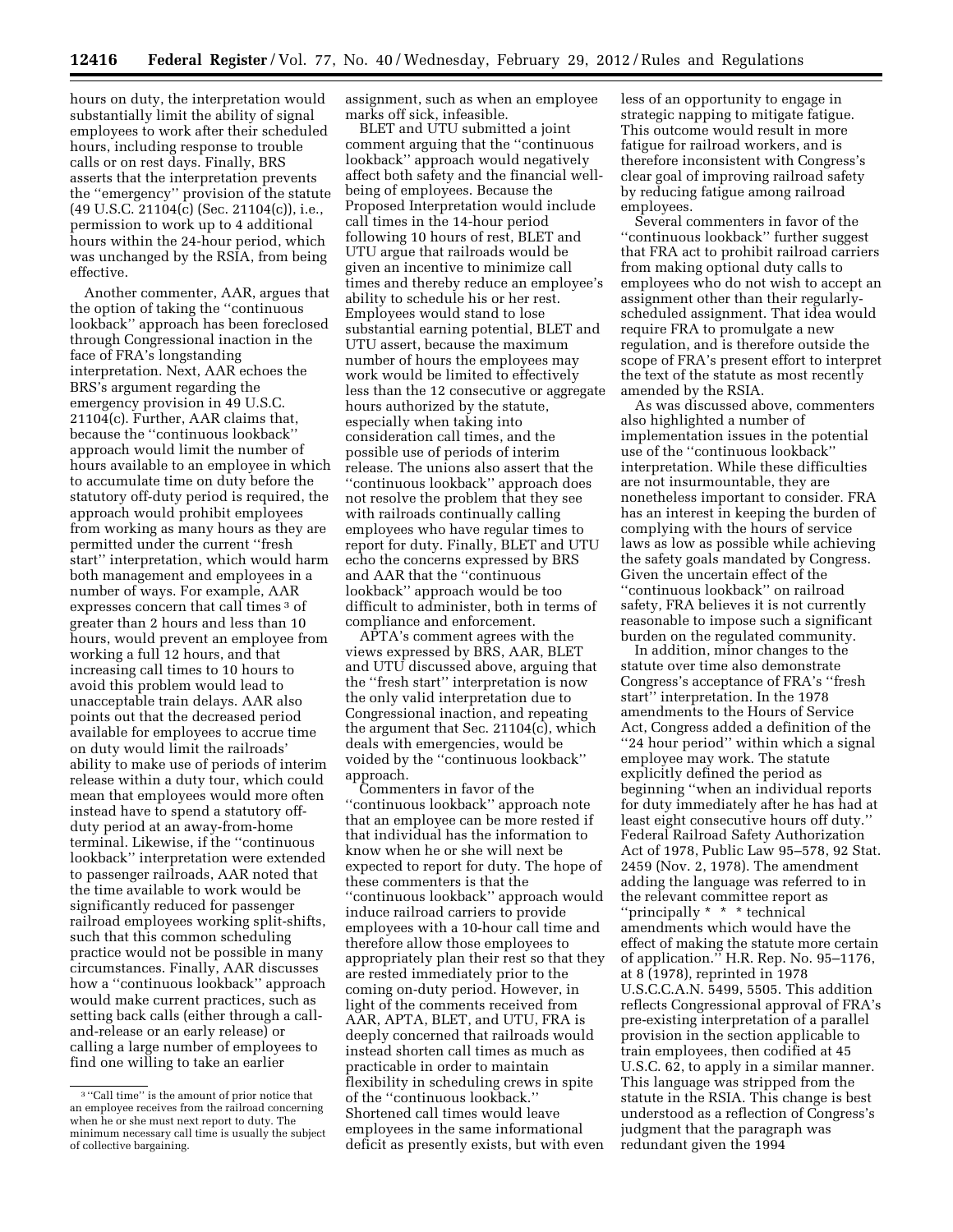recodification's increased symmetry between the ''train employee'' section, now codified at 49 U.S.C. 21103, and the ''signal employee'' section, now codified at 49 U.S.C. 21104. The plain language continues to be ambiguous on the question of within which period the required rest time may be found. In light of FRA's longstanding and consistent construction of the hours of service laws as requiring rest at some point in the 24 hours prior to initiating an on-duty period, leaving that ambiguity intact signals Congressional approval for FRA's interpretation. Additionally, nothing in the legislative history of the RSIA reflects an intent to upset the existing interpretation, and the ''fresh start'' interpretation remains a reasonable reading of the plain language of the statute.

FRA has decided that these arguments against the ''continuous lookback'' approach discussed above merit remaining with the current ''fresh start'' interpretation. At this time, it appears from the comments that the effect of a ''continuous lookback'' on safety may well be to increase fatigue. The proposed interpretation is therefore less consistent with the goals of Congress in enacting the original Hours of Service Act, subsequent amendments, recodification, and the RSIA amendments to increase railroad safety by reducing fatigue. Additionally, small changes to the statute support the position that Congress has given its imprimatur to FRA's existing ''fresh start'' interpretation. Finally, implementation of the ''continuous lookback'' at this time would be so difficult as to make the interpretation unjustified in light of its speculative safety benefits. For all of these reasons, FRA concludes that under the current circumstances, its longstanding interpretation of ''the prior 24 hours'' as a reference to a 24-hour period prior to reporting for duty, the ''fresh start'' interpretation, remains the most reasonable reading of the statute, and thus FRA will keep that interpretation in place.

*B. Questions Regarding the ''Consecutive-Days'' Limitations for Train Employees and Requirement of 48 or 72 Hours Off Duty at the Home Terminal* 

1. What constitutes a ''Day'' for the purpose of sec. 21103(a)(4)?

In general, Sec. 21103(a)(4) prohibits a railroad from requiring or allowing a train employee to go on duty or remain on duty after an employee has ''initiated an on-duty period each day for \* \* \* six consecutive days'' until the

employee has had 48 hours at his or her home terminal unavailable for any service for any railroad carrier. In limited circumstances, the employee is instead allowed to work seven consecutive days, but must then have 72 hours at the employee's home terminal unavailable for any service for any railroad carrier before going on duty as a train employee. *Id.* As presented, the word ''day'' is sufficiently ambiguous that the statute is unclear as to whether this requirement for extended rest (48 consecutive hours) is triggered by initiating an on-duty period on six consecutive calendar days or six consecutive 24-hour periods. In the Interim Interpretation IV.B.1,4 FRA stated that ''[a]lthough arguments could be made for either interpretation of this language, FRA interprets this provision as related to initiating an on-duty period on 6 or 7 consecutive calendar days.''

In consideration of the comments received on this Interim Interpretation, the nature of the railroad industry, and additional fatigue considerations that have become more apparent with the implementation of this Interim Interpretation, FRA has determined that the negative consequences flowing from defining ''day'' as a calendar day for the purpose of Sec. 21103(a)(4) overcome the minor administrative benefits noted by FRA in the Interim Interpretation. Accordingly, for the reasons described below, effective May 29, 2012, FRA will construe ''day'' in this section to refer to a 24-hour period. Specifically, FRA will view the statutory ''day'' to be the 24 hour period that ends when the employee is finally released from duty and begins his or her statutory minimum off-duty period; any new initiation of an on-duty period at any point during the 24-hour period following the employee's prior final release will have been initiated on a day consecutive to the prior duty tour, which will continue the series of consecutive days. On the other hand, if the employee does not initiate an onduty period during the 24-hour period following the employee's prior release, then that 24-hour period breaks the consecutiveness of the days in the series.

As described above, the statutory provision requires that, when an employee ''has initiated an on-duty period each day for \* \* \* 6 consecutive days,'' that employee must have 48 hours of time off duty, with some exceptions allowing for a seventh consecutive day. FRA's Interim Interpretation of the provision established the period that would

constitute a day for purposes of determining whether an on-duty period had been initiated on consecutive days as synchronized with the calendar day, such that each statutory day would begin and end at midnight. Having eliminated this reference point, FRA considered two options for reference points for the beginning and ending of a 24-hour day as related to an employee's duty tour and statutory minimum off-duty period: Either (1) having the day begin at the initiation of the employee's duty tour or (2) having the day end at the conclusion of the employee's duty tour.

The implication of the choice lies in what it means for initiations of on-duty periods to be ''consecutive'' with one another. In the former possible definition (where the day begins with the initiation of an on-duty period), the next consecutive day would begin 24 hours after the employee's initiation, and continue for another 24 hours, such that an employee's duty tours would be deemed ''consecutive'' whenever the initiations of the respective on-duty tours were separated by less than 48 hours (regardless of how much of the period was time on duty, time off duty, or time that is neither on duty nor off duty (i.e., limbo time)). By contrast, in the latter possible definition (where the day ends with the employee's final release and the conclusion of the duty tour), the next consecutive day would begin at the employee's final release and continue for another 24 hours, such that an employee's duty tours would have been initiated on consecutive days when the initiation of an on-duty period is less than 24 hours from the employee's prior final release from duty.

FRA believes both of these understandings of a 24-hour day to be reasonable understandings of what ''day'' means in this context. In choosing between the two definitions, FRA noted that the amount of time necessary to end a series of consecutive days if the day began with the initiation of an on-duty period would be highly variable. In particular, the length of time not on duty that would be required to break a series of consecutive days would range from 47 hours and 59 minutes to 24 hours (depending on the length of the prior duty tour), with the peculiar result that the amount of off-duty time necessary to end the series would decrease as the prior duty tour length increased. Although the end of the consecutive day would be fixed as soon as an employee returned to work as 48 hours later, the variable length of time not initiating an on-duty period that would be required to avoid continuing the series of consecutive days, which

<sup>4</sup> 74 FR 30665, 30673 (June 26, 2009).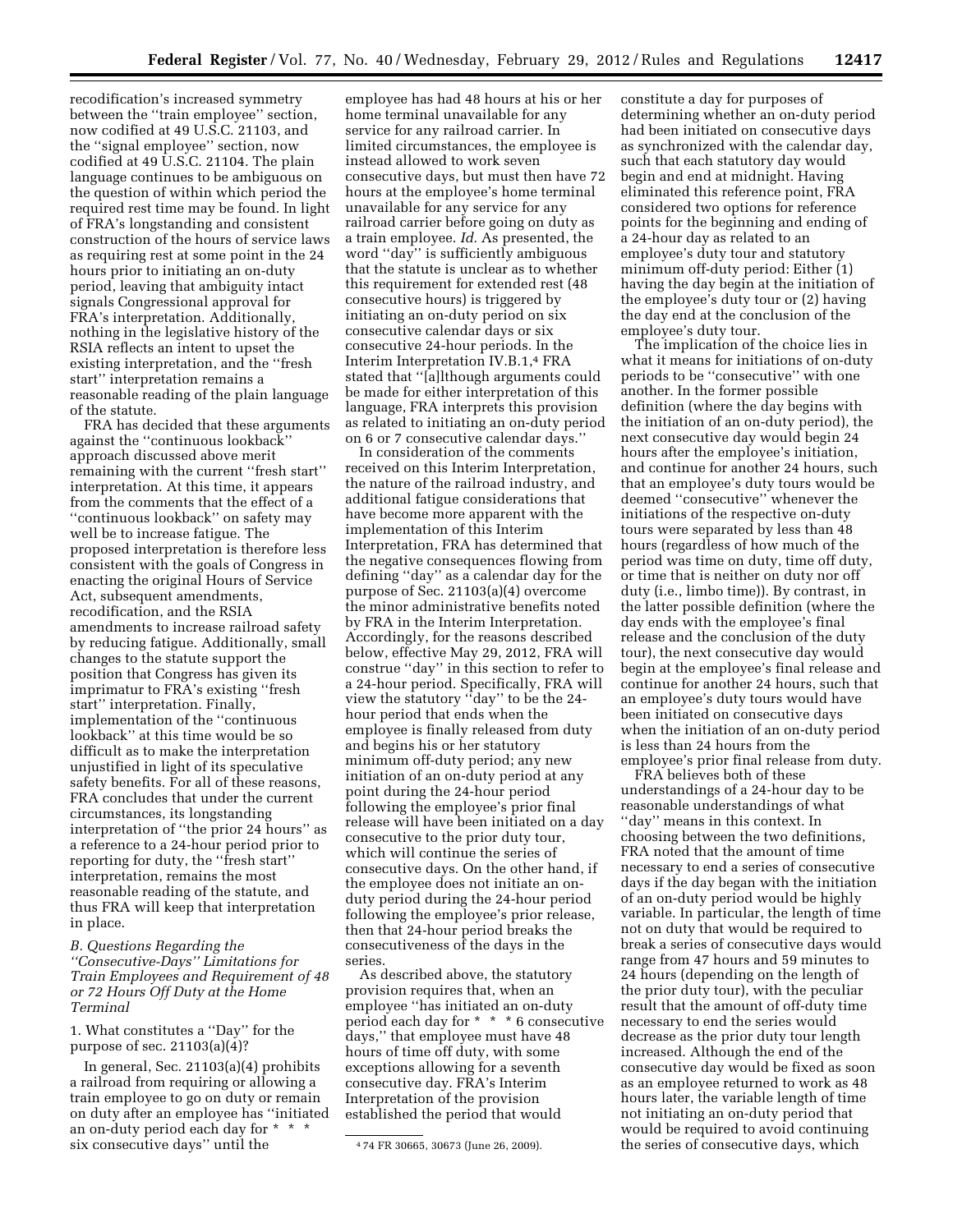would not be known until the duty tour ended, would likely lead to employee confusion as to the application of the laws. If the day instead ends with the employee's final release, a period of 24 hours not on duty is always both necessary and sufficient to end the series of consecutive days, providing some level of administrative efficiency while avoiding the negative consequences that result from the use of a calendar day, that were discussed in comments on the interim definition of ''day'' as a calendar day.

The vast majority of commenters, including the BLET and UTU in their joint comment, argue against the 'calendar day" interpretation as inconsistent with existing railroad practice and harmful to railroad workers who will be unable to work previously acceptable schedules, and, as a result, they will earn less money.5 BLET and UTU argue that a 24-hour period of time off duty should be considered a break in the count of consecutive days, due to ''the severe effects that will flow from the current interim interpretation.''

The economic effects of the Interim Interpretation are discussed in detail in a comment submitted by an individual, which includes a schedule of trains for one crew in Needles, CA. The schedule appears to demonstrate that an individual working on a regular pool job may lose as much as \$1,140 in an average month by operation of the ''calendar day'' interpretation, though this chart does not take into account the new requirement of having 10 hours of uninterrupted rest, rather than 8 hours of rest, as was the requirement prior to the RSIA. In addition, many individual commenters note that railroads grant personal leave ''days'' as a 24-hour block of time, rather than a calendar day. Other commenters note that a ''day'' can refer to any continuous 24 hour period. Another commenter describes how railroad carriers can adjust call times slightly so that an onduty period is not initiated until the next calendar day, thus breaking the string of consecutive days, in order to prevent employees from being required to have the mandatory rest. Commenters also express concern about how the ''calendar day'' interpretation impacts employees whose service falls on two calendar days, such that they have initiated an on-duty period on one calendar day, while performing substantial service on the next calendar day, in which they may not initiate an

on-duty period, which would end the string of consecutive days.

The comments, as well as FRA's oversight of compliance with the hours of service laws since the RSIA's effective date, also raise fatigue concerns with the ''calendar day'' interpretation. Railroads, as well as some train employees, may seek to maximize employees' availability to perform service by scheduling such that the employee never reaches the point of having initiated an on-duty period on six consecutive days, and, therefore, 48 hours of time off duty is never required. In some cases, such practices can limit cumulative fatigue by allowing employees to have significant amounts of time off prior to reaching six consecutive days initiating an on-duty period. In some cases, however, the calendar day interpretation allows for a break in the series of consecutive days by shifting an employee's initiation of an on-duty period relatively slightly. For example, if an employee would normally be available for service at 11 p.m., and had not previously initiated an on-duty period on that calendar day, a railroad may rationally decide that it is in its interest to delay calling that employee to report for duty, allowing that employee to report for duty at least an hour later, so that the employee does not initiate an on-duty period on that calendar day, thereby restarting the count of consecutive days before that employee is required to have 48 hours of time off duty.

Because the statutory text clearly refers to the ''initiation'' of an on-duty period rather than the breadth of an onduty period, it is possible for an employee to be within a duty tour for the majority of a calendar day and yet not have initiated an on-duty period on that calendar day. For instance, an employee who initiates an on-duty period on Monday evening at 11:15 p.m., is on duty for 12 hours, and then has a 2-hour deadhead to final release would be finally released at 1:15 p.m. on Tuesday afternoon. With a statutory minimum off-duty period of 12 hours (as a result of the additional rest required by Sec.  $21103(c)(4)$ , such an employee could lawfully next initiate an on-duty period no earlier than 1:15 a.m. on Wednesday. Despite spending the majority of Tuesday in a duty tour for the railroad, this employee would be deemed to have broken his or her series of consecutive days, and could lawfully initiate a duty tour on at least another six consecutive days before being provided with the required 48 hours of time off duty. This consequence is all the more pernicious when considering that the transition from one calendar

day to the next occurs overnight, when individuals are generally at the greatest risk for fatigue. The result is that the ''calendar day'' interpretation of Sec. 21103(a)(4) as presently written would provide the greatest latitude for minor changes in an employee's report for duty time to dramatically reduce the required rest for precisely those employees who are at the greatest risk for fatigue. While FRA continues to believe that defining ''day'' as ''calendar day'' remains reasonable in the abstract, these fatigue concerns, in addition to the issues described above, lead FRA to conclude that defining ''day'' as the 24 hour period measured from the time of the employee's prior final release is not only reasonable but preferable.

Finally, FRA notes that the ''24-hour day'' interpretation of Sec. 21103(a)(4) described above is distinct from the recently issued final rule governing the hours of service for train employees providing intercity and commuter passenger rail transportation (passenger train employees). 76 FR 50360 (August 12, 2011). The cumulative fatigue limitations for passenger train employees are explicitly defined such that the relevant series of days are ''consecutive calendar days.'' 49 CFR 228.405(a)(3). This distinction is appropriate given the different structure of passenger and freight rail transportation as well as the specific characteristics of the passenger train employees' hours of service regulation. Passenger rail transportation tends to have more regular schedules than freight rail transportation, with many passenger train employees working during the day for five to six days a week. FRA would also expect that passenger trains would be less susceptible to having their schedules adjusted on an ad-hoc basis in a way that would affect the application of the regulation to a specific employee with respect to a consecutive-day limitation. Additionally, the structure of the passenger train employees' hours of service regulation provides additional rest requirements for employees working in the transition from one calendar day to the next. Any duty tour including time on duty between 8 p.m. and 4 a.m. is considered a Type 2 assignment, which requires a more stringent limitation on the number of days within a series on which an onduty period may be initiated, unless the schedule is analyzed using a biomathematical model of performance and fatigue and is thereby shown not to present an unacceptable level of risk for fatigue, and the schedule otherwise meets the criteria to be a Type 1

<sup>5</sup> In contrast, in a separate comment, the Georgia State Legislative Board of BLET favored the ''calendar day'' interpretation, though its comment does not provide any additional detail beyond its statement of support.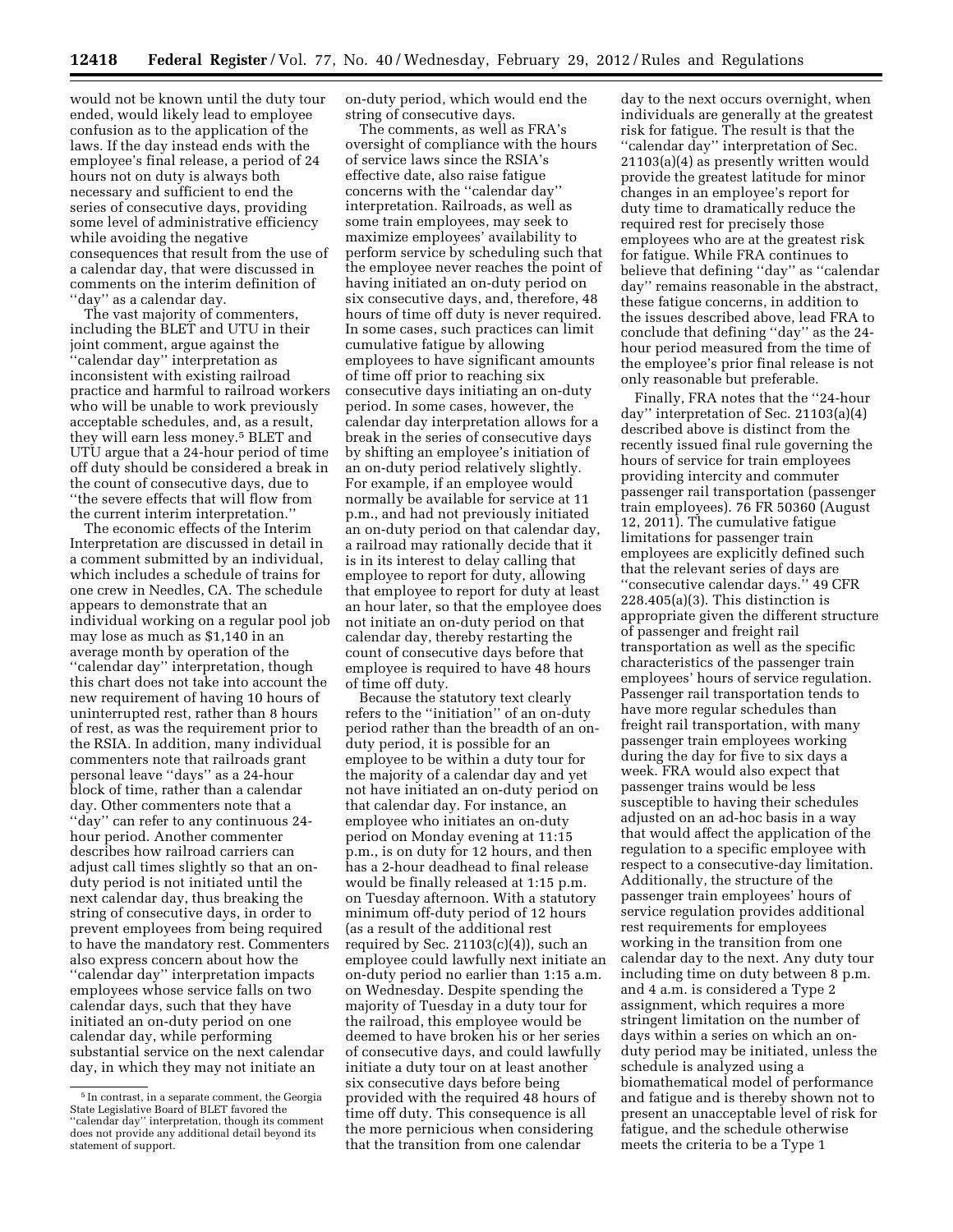assignment. In addition, any duty tour including time on duty between midnight and 4 a.m. is categorically a Type 2 assignment. Therefore, assignments that cover a period of time spanning two calendar days will be subject to the additional limitations of Type 2 assignments. These factors made the use of calendar days appropriate in the overall regulatory scheme for passenger train employees' hours of service, but do not favor the reading of ''day'' to mean calendar day in the statutory provision applicable to freight rail transportation.

2. What ''Work'' may an employee do on a seventh consecutive day under sec. 21103(a)(4)(A)?

The statute provides that a train employee may ''work a seventh consecutive day'' under certain limited circumstances, and requires that employee to have 72 hours off duty at the employee's home terminal before returning to duty after ''working'' the seventh day. In Interim Interpretation IV.B.3,6 FRA asserted that Congress's choice of a different word (''work''), rather than continuing to use the ''initiate an on-duty period'' construction, implied a different meaning for that word, so that if an employee did not initiate an on-duty period, but performed other service for the carrier on the seventh consecutive day, after six consecutive days of initiating an on-duty period, the string of consecutive days would not have been broken, and the employee would be required to have the 72 hours off duty that would be required after seven consecutive days. In response to comments received on this Interim Interpretation, and in consideration of the confusion caused by this interpretation, FRA now interprets "works" in Sec. 21103(a)(4)( $\overline{A}$ )(ii) to be synonymous with ''initiates an on-duty period.''

The BLET and UTU joint comment argues against the Interim Interpretation that considered ''work'' as a different word with a different meaning. The unions assert that, because time spent deadheading from a duty assignment to the point of final release is neither time on duty nor time off duty, FRA's including such deadheading in the definition of ''work'' is inconsistent with the clear statutory provision, at 49 U.S.C. 21103(b)(4) (unchanged by the RSIA) defining ''time spent in deadhead transportation from a duty assignment to the place of final release'' as ''neither time on duty nor time off duty.'' Thus, BLET and UTU contend that if the only

service an employee performs on the seventh consecutive day is deadheading, separate from any covered service, the string of consecutive days should be broken, just as it would if the deadhead transportation had occurred on the sixth consecutive day 7 or any other day in the sequence of consecutive days. The comment also notes FRA's admission of construction problems in other portions of the statute.8 Finally, the comment claims that this interpretation leads to absurd results when combined with Interim Interpretation IV.B.6,9 which allows rest at an away-from-home terminal to break consecutiveness and thereby require only 48 hours of rest after a deadhead home. The Georgia Legislative Board of the BLET concurs, arguing that such deadheading should categorically not be counted as a ''day'' for the purpose of this section.

Despite the interpretive canon that statutes should be construed with attention to Congress's choice to use different words in the same statute, FRA concludes, for the reasons described in this section, that to ''work'' and to ''be on duty'' are sufficiently related concepts to infer that Congress chose the former over the latter out of stylistic preference (to avoid repetitive language) and not to adjust the substantive scope of the provision. This reading of the text preserves the parallelism between Sec.  $21103(a)(4)(A)(i)$  and subsection  $(a)(4)$ generally, in that subsection (a)(4)(A)(i) allows an employee to ''work'' a seventh consecutive day notwithstanding subsection (a)(4)(A)'s rest requirement after initiating an ''on duty period'' for the prior six consecutive days. This interpretation of the text is also supported by FRA's interest in avoiding a needlessly complex reading of the statute. FRA notes that there has been confusion among railroads and employees, about the fact that under the Interim Interpretation, deadheads were treated differently on different days.

3. Does a day spent deadheading, with no other covered service performed on that day, constitute an ''Initiation of an On-Duty Period'' for the purposes of sec. 21103(a)(4)?

In order for an employee to be required to have 48 consecutive hours off duty at the employee's home terminal, that employee must first have initiated an on-duty period each day for six consecutive days. Several commenters express concerns over how this language will be interpreted with regard to days on which the only service performed for the carrier is deadhead transportation. Because such time is not time on duty, it cannot be considered the ''initiation of an on-duty period'' and therefore does not independently count toward the continuation of a series of consecutive days.

The statute defines two types of deadheading relating to time on duty as a train employee. In Sec. 21103(b)(4), the hours of service laws establish that time spent in deadhead transportation to a duty assignment, i.e. a ''deadhead to duty,'' is time on duty, but that deadhead transportation from a duty assignment to the place of final release, i.e., ''deadhead from duty,'' is neither time on duty nor time off duty. However, because these definitions are only in reference to determining time on duty, the statute is silent about a third type of deadheading, where the deadhead transportation is separated from any covered service by at least a statutory minimum off-duty period both prior to and following the deadhead transportation. Such ''stand-alone deadheads'' are not time on duty as an employee in such a deadhead is not engaged in or connected with the movement of a train, nor is the time spent in such deadhead transportation within the same 24-hour period as other covered service with which it could commingle.

The Nebraska State Legislative Board of the UTU argues that FRA's understanding of deadheading as not ''initiating an on-duty period'' for the purpose of Sec. 21103(a)(4) is inconsistent with the intent of the RSIA, and therefore should be replaced by a regulation that classifies all deadheading as time on duty and therefore prevents a railroad from deadheading an employee to break the contiguousness of workdays. Individuals commenting on the matter agree, arguing that permitting deadheading to interrupt the counting of consecutive days will allow railroads to strategically use deadheading to prevent train employees from having a day off; however, the promulgation of new

<sup>6</sup> 74 FR 30665, 30673–74 (June 26, 2009).

<sup>7</sup>BLET and UTU point out that FRA acknowledged this outcome on the sixth consecutive day in the interim interpretations. 74 FR 30665, 30673 (June 26, 2009).

<sup>8</sup>Specifically, the comment refers to the fact that the language of the statute would not allow an employee to be deadheaded back to his or her home terminal, if that employee had exceeded the 276 hour monthly cap in 49 U.S.C. 21103(a)(1), which includes time spent awaiting and in deadhead transportation from a duty assignment to the place of final release.

<sup>9</sup> 74 FR 30665, 30674 (June 26, 2009).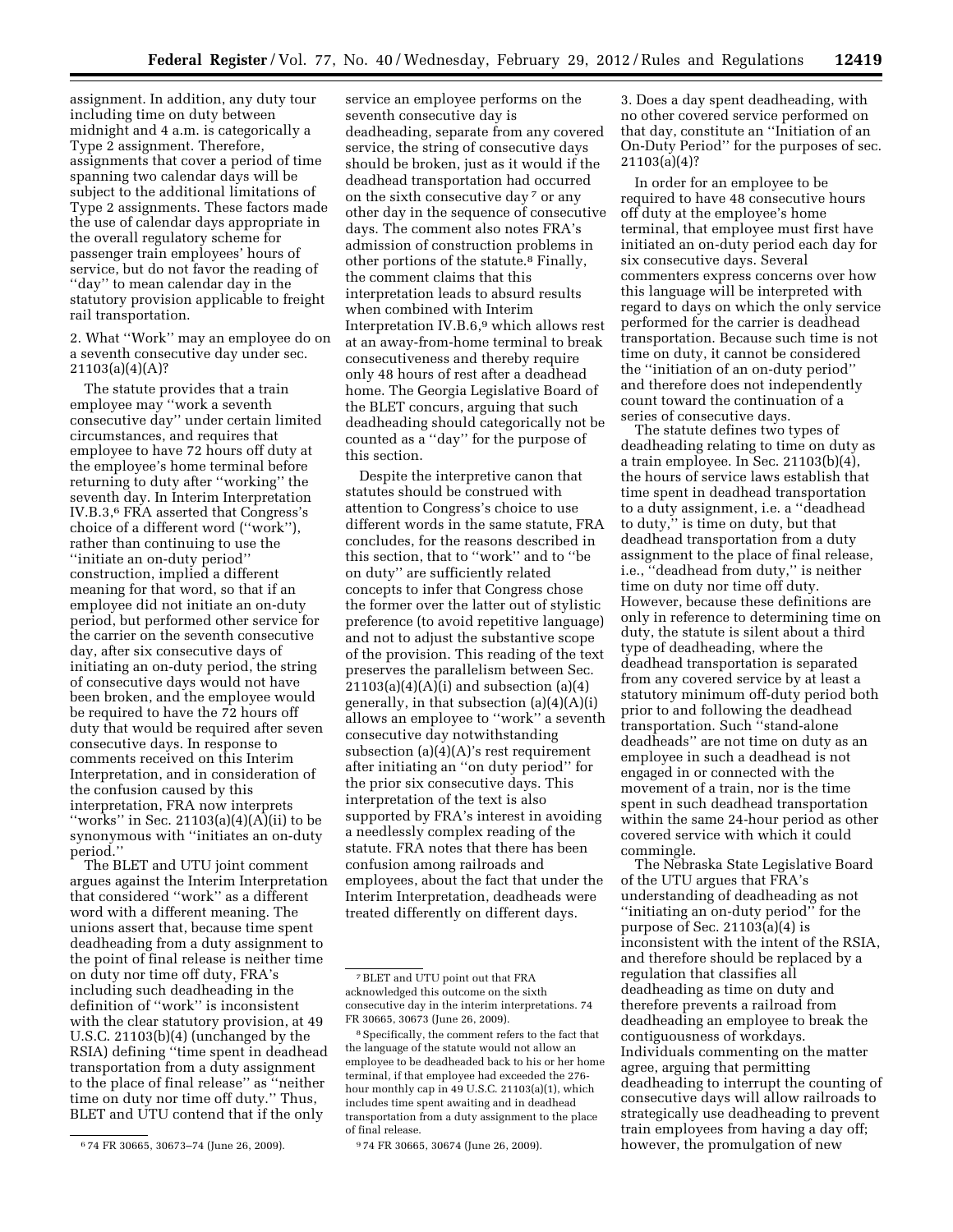regulations is outside the scope of this interpretation.

The lone commenter speaking to the issue and arguing against considering deadheading to count as initiating an on-duty period, the Georgia State Legislative Board of the BLET notes that the definition of ''time on duty'' in the statute categorically excludes deadheading to a place of final release, and therefore would preclude FRA from considering deadheading that is the only service performed on a given day to count as initiating an ''on-duty period.''

FRA will continue to apply its longstanding interpretation of deadheading that commingles with a period of covered service, which is consistent with the language of the statute at 49 U.S.C. 21103(b)(4). If an employee deadheads to duty at the beginning of a duty tour, time spent in the deadhead is time on duty, and therefore the beginning time of the deadhead to duty constitutes the initiation of an on-duty period for the purposes of Sec. 21103(a)(4). In contrast, where an employee deadheads to a point of final release as the last activity in a duty tour, the deadhead remains neither time on duty nor time off duty. However, because the deadhead follows other service within the duty tour, the employee would necessarily have initiated an on-duty period earlier that day when beginning to perform covered service or commingled service.

In circumstances where an employee has a stand-alone deadhead, there must necessarily be no time on duty associated with the deadhead transportation; if there were time on duty not separated from the deadhead by at least a statutory minimum off-duty period, the deadhead would therefore have to be either a deadhead to duty or a deadhead from duty. Because standalone deadhead transportation is most comparable to other service outside the definition of covered service, the time spent in stand-alone deadhead transportation will be treated as any other non-covered service for the carrier, and therefore will not constitute the initiation of an on-duty period under Sec. 21103(a)(4) when not commingled with covered service. In light of FRA's interpretation in section IV.B.2, above, such stand-alone deadheads will be treated consistently, as breaking the continuity of the consecutive days, regardless of the day in the string of consecutive days on which the deadhead occurs.

4. Does the initiation of an on-duty period incident to an early release qualify as an initiation for the purposes of sec. 21103(a)(4)?

Yes. The statute provides (unchanged by the RSIA) that ''[t]ime on duty begins when the employee reports for duty, and ends when the employee is finally released from duty.'' 49 U.S.C. 21103(b)(1). Consistent with this language, longstanding FRA interpretations provide that, if a railroad calls an employee to report to perform covered service and the employee reports for that covered service assignment, the act of reporting is itself time on duty. Federal Railroad Administration, Hours of Service Interpretations, Operating Practices Technical Bulletin OP–04–29 (Feb. 3, 2004). It follows that a train employee who reports for duty but is then released before performing any substantial duties is still considered to have accrued time on duty. Accordingly, as FRA stated in the Interim Interpretation, such an employee has ''initiated an on-duty period'' under Sec. 21103(a)(4). In the case where an employee is released from the call to perform duty (that is, the employee is no longer expected to report for duty at the previously established report time) prior to the time that the employee is scheduled to report, then the employee has not reported, regardless of whether the employee is at the location to which he or she was called to report, and, if the employee has not performed any covered service, the employee will not have accrued any time on duty or initiated an on-duty period.10 FRA sees nothing in the statute that would support a change in this interpretation. As a result, an employee who reports for duty and is immediately released has initiated an on-duty period, and that duty tour will not end until the employee is finally released to a statutory minimum off-duty period.

The BLET and UTU joint comment notes a supposed consequence of FRA's longstanding interpretation of the statute. On days one through five, an employee would be considered to have initiated an on-duty period for that day, regardless of whether the employee actually performed covered service. On day six or seven, the comment argues, a train employee who reports for duty to perform covered service and is released from duty shortly thereafter would not have the opportunity to be called to perform additional service within that 24-hour period, because of the requirement for 48 or 72 hours of

rest. The comment implicitly raises the issue of when the 48 or 72 hours of rest would begin for employees who have an early release after initiating an on-duty period on their sixth or seventh consecutive day.

The unions seek an interpretive rule that would not further limit a train employee's availability under the law to work, on the grounds that such extended rest is not warranted due to the minimal amount of time spent on duty on the sixth consecutive day. The unions argue, as does the Georgia State Legislative Board of BLET, that it is ''manifestly unjust'' for a train employee to be forced into the 48 or 72 hours of mandatory rest after an on-duty period lasting only minutes. Instead, they hope for FRA to interpret ''initiate an on-duty period'' not to include a small period of duty time. The joint BLET/UTU comment notes that in these situations, ''little if any covered service is actually performed, except, perhaps, for a limited amount of administrative duties.''

The unions are correct that the language of Sec. 21103(a)(4) could be read to prohibit a railroad from requiring or allowing an employee to return to work after an early release on his or her sixth consecutive day of initiating an on-duty period, unless the employee has had 48 consecutive hours off duty unavailable for any service for any railroad carrier. If FRA were to take a very literal reading of Sec. 21103(a)(4), then if a train employee is immediately released after initiating an on-duty period for a sixth consecutive day, the train employee would not be allowed to return to duty until the 48-hour rest requirement had been fulfilled. FRA believes that this is obviously not the proper reading of the statute.

As was noted above, Sec. 21103(b)(1), which defines time on duty generally, provides that ''[*t]ime on duty* \* \* \* ends when the employee is finally released from duty.'' (Emphasis added.) In addition, Sec. 21103(a)(4)(A)(i) allows an employee to ''work a seventh consecutive day if that employee completed his or her final period of onduty time on his or her sixth consecutive day at a terminal other than his or her home terminal.'' This would not be possible if the 48 hours off duty were required immediately after the initiation of an on-duty period on the sixth consecutive day. The plain language of the statute clearly permits an employee to perform service on his or her sixth consecutive day, demonstrating that the very literal interpretation is flawed. As demonstrated by Congress's treatment of the provision, the other statutory

<sup>10</sup> 74 FR 30665, 30673 (June 26, 2009).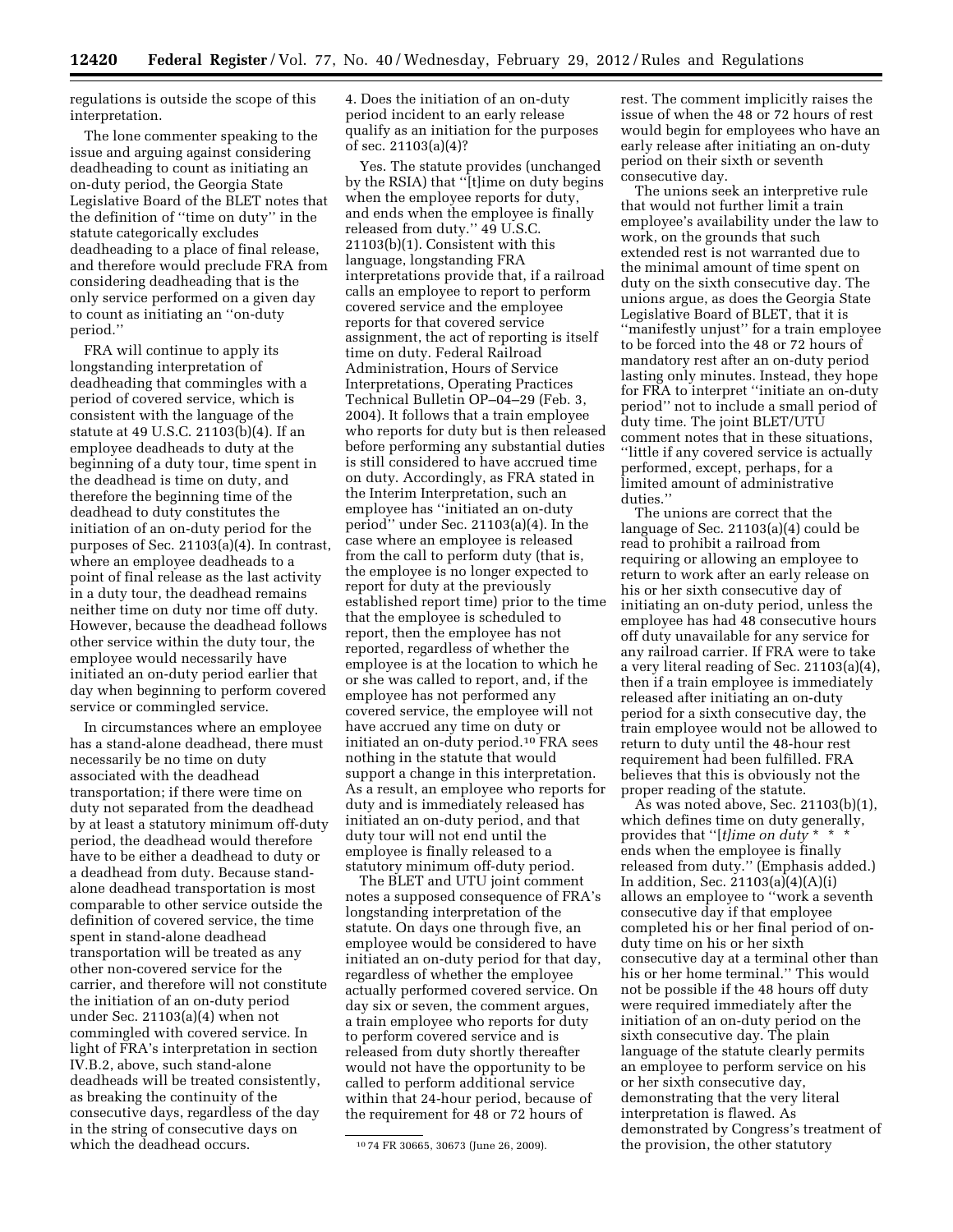language, and the interpretation of all commenters, the restriction of Sec. 21103(a)(4) does not apply until the employee is finally released from duty; that is, an employee may continue to perform covered service until the end of the relevant duty tour, including any periods of interim release (because, during an interim release, the employee is not ''finally'' released from duty). Having established when the extendedrest requirement is activated, an employee subject to an early release may return to work without violating Sec. 21103(a)(4) so long as he or she has not ''finally'' been released from duty. If the employee returns to work, whether in a single period of time on duty or after an interim release period, that employee has not been ''finally'' released from duty and, therefore, is not yet subject to the extended-rest requirement. When the employee is finally released from duty, the employee must be given the statutory minimum off-duty period (normally, 10 consecutive hours) as well as the extended-rest period, both of which will begin to run concurrently.<sup>11</sup>

With respect to the request for an exception for employees who perform little covered service after reporting for duty, these employees will continue to be considered to have initiated an onduty period, even if they did not perform any substantial amount of covered service within that period. Time on duty begins when an employee reports for duty; therefore, when an employee reports for a covered service assignment as a train employee, he or she has reported for duty, thus initiating an on-duty period, even if he or she does not perform any additional covered service in that on-duty period. Accordingly, the amount of covered service performed within the period is irrelevant for determining whether the employee initiated an on-duty period.

5. If an employee is called for duty but does not work, has the employee initiated an on-duty period? If there is a call and release? What if the employee has reported?

As discussed above, an employee only initiates an on-duty period if the employee accrues time on duty. As such, if the employee is called for duty but does not report, such as if the employee is released prior to the report time in a call and release, the employee

has not initiated an on-duty period. However, if the employee has reported for duty, the employee has accrued time on duty and therefore has initiated an on-duty period.

6. Does an employee's performance of ''Other Mandatory Activity for the Carrier'' that is not covered service ever count as the initiation of an on-duty period under sec. 21103(a)(4)?

Yes, but only if the non-covered service commingles with covered service. In Interim Interpretation IV.B.4, FRA asked the question, ''Does Attendance at a Mandatory Rules Class or Other Mandatory Activity That Is Not Covered Service But Is Non-Covered Service, Count as Initiating an On-Duty Period on a Day?'' FRA answered that question in the negative, but did note if this non-covered service were to commingle with covered service (meaning it was not separated from covered service by a statutory minimum off-duty period) then initiation of the non-covered service activity would qualify as initiation of an on-duty period, because the commingled service, in this case, becomes time on duty.12

The Nebraska State Legislative Board of the UTU expresses concern that, by not counting as a ''day'' attendance at mandatory rules classes or other similar mandatory activity that is non-covered service for the purposes of determining whether a train employee initiated an on-duty period, train employees may be required to participate in a rules class for several hours and then immediately be pressed into 12 hours of covered service.

The above-described scenario is not an implication of not counting ''other mandatory activity'' as ''initiating an onduty period'' under Sec. 21103(a)(4), and is not permissible under the hours of service laws, neither as they existed before the RSIA, nor as amended by the RSIA. The commenter appears to be under the impression that, by not treating non-covered service as an ''initiation'' for the purposes of Sec. 21103(a)(4), that implies that time spent in non-covered service does not commingle with covered service if not separated from it by at least a statutory minimum off-duty period; however, this is not the case. As stated in the Interim Interpretations, the commingling of covered and non-covered service continues to function as it did prior to the RSIA. This interpretation, that attendance at a rules class, or other noncovered service may break a string of consecutive days, will only apply if an employee has a statutory minimum off-

duty period between the non-covered service and the covered service both preceding and following it, meaning that there is no covered service to commingle with the non-covered service; in such a situation, the noncovered service would not constitute the initiation of an on-duty period because no ''time on duty,'' as defined in Sec. 21103(b), was incurred. However, when there is not a statutory minimum offduty period between non-covered service and covered service, the noncovered service commingles and is time on duty that can be considered as an initiation of an on-duty period.

7. How much rest must an employee have after initiating an on-duty period for six consecutive days, if permitted to do so for seven consecutive days by sec. 21103(a)(4)(B)?

As a general rule, Sec. 21103(a)(4) allows a train employee to initiate an on-duty period on only six consecutive days. However, Sec. 21103(a)(4)(B) (Subparagraph (B)) allows an employee to initiate an on-duty period on a seventh consecutive day under limited circumstances as provided in clauses (i) through (iii) of Subparagraph (B). The structure of the statute does not make it readily apparent to some readers how Subparagraph (B) interacts with Sec. 21103(a)(4)(A) (Subparagraph (A)). FRA reads these subparagraphs to apply jointly, so that a train employee who is permitted to initiate on-duty periods on 7 consecutive days must have 48 hours of time unavailable for any service for any railroad carrier if that employee instead initiates on-duty periods on only 6 consecutive days.

One commenter expresses concern over the interaction between Subparagraphs (A) and (B). He argues that employees who meet one of the conditions in Subparagraph (B)(i)–(iii) are exempt from Subparagraph (A) and, therefore, may work six consecutive days without being required to receive 48 hours off.

Congress did not specifically indicate whether Subparagraph (B) is intended to be an additional rule alongside Subparagraph (A), or instead is a replacement for Subparagraph (A) when Subparagraph (B) is applicable. The comment asserts that, because Subparagraph (B) does not specifically apply Subparagraph (A) to those employees who are permitted to initiate an on-duty period on a seventh consecutive day, the two were intended to be construed as distinct alternative regimes. The statute does, however, contain some language suggesting both provisions should apply in parallel. In addition, nothing in the legislative

<sup>11</sup> In a separate future publication in which FRA adopts several new interim interpretations and requests comment on the new interim interpretations, FRA plans to include a more detailed discussion of the idea of that multiple required off-duty periods run concurrently as

<sup>&</sup>lt;sup>12</sup> 74 FR 30665, 30674 (June 26, 2009).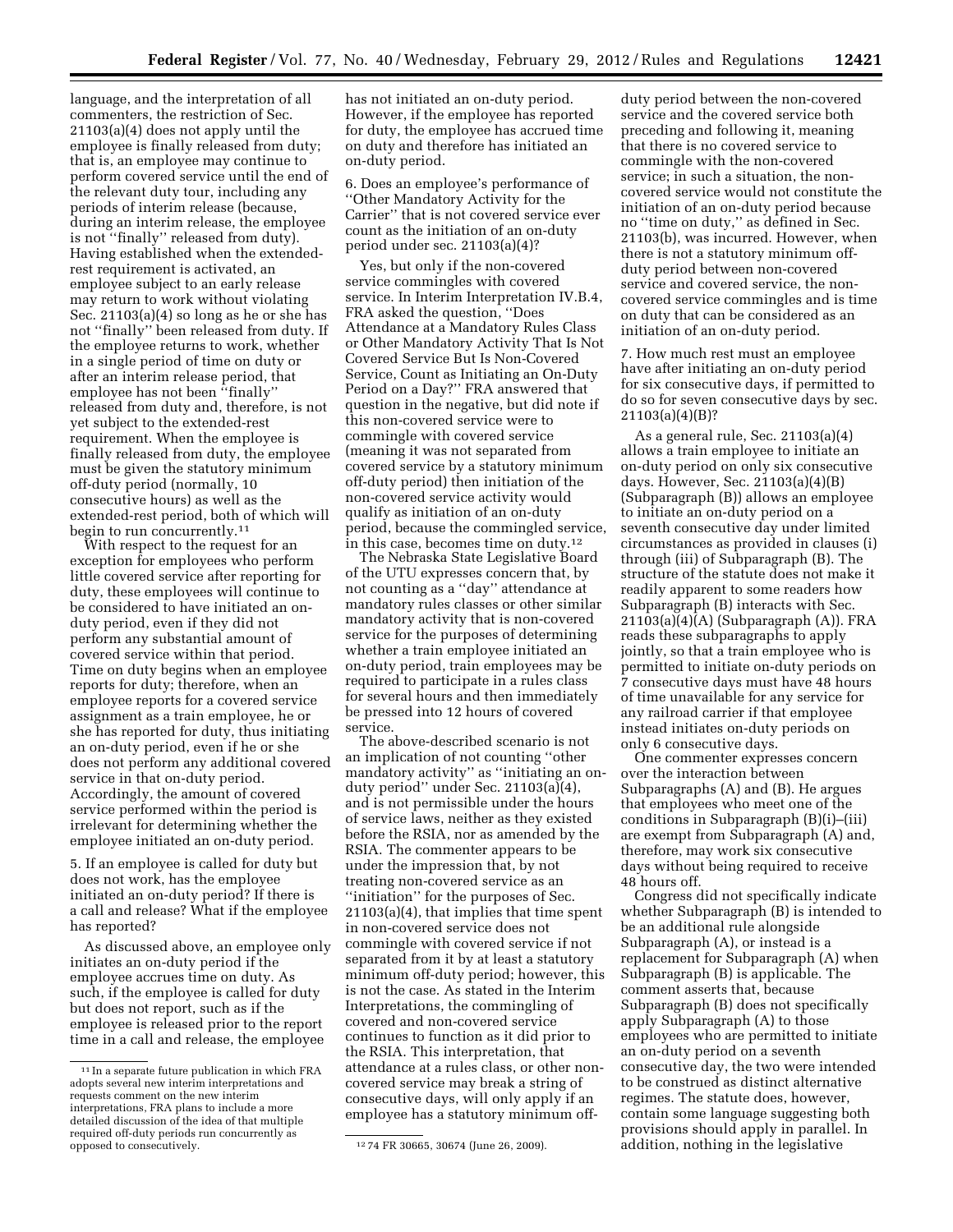history demonstrates an intention for Subparagraph (B) to trump Subparagraph (A), and policy considerations support the application of both subparagraphs to individuals. Had Congress intended for

Subparagraph (B) to be an exception from Subparagraph (A), the effect of Subparagraph (B) could be to allow employees to initiate six consecutive on-duty periods without requiring a 48 hour mandatory rest period (sometimes referred to as a ''6/1 schedule''), as well as allowing those employees to work a seventh consecutive day with a longer mandatory rest period to follow before returning to train service as provided by the statute. Congress specifically included a separate waiver process in Sec. 21103(a)(4), suggesting that Subparagraph (B) should be read as something other than an exemption from the general rule of Subparagraph (A), and in some instances FRA has used this waiver authority to allow employees to initiate an on-duty period on six consecutive days followed by one day free of initiation of an on-duty period. In addition, the introductory clause of Subparagraph (B) (''except as provided in subparagraph (A)'') contemplates both paragraphs applying to individual employees, by allowing some individuals to initiate a seventh consecutive day despite not meeting the requirements of Subparagraph (B). The clause would not be necessary if the statute were structured with Subparagraphs (A) and (B) as mutually exclusive.

The paragraph structure of the statute could instead be viewed as a basis for reading their ''or'' disjunction as exclusive, meaning that only one subparagraph or the other could apply to a single employee, but not both, but this argument is unpersuasive. While there may have been more straightforward ways of structuring the requirements of Subsection (a)(4), the structure is consistent with the style of Subsection (a) of Sec. 21103 as a whole. While Subparagraphs (A) and (B) (in Section 21103(a)(4)) are certainly more complicated than Subsection (a)(1)(A) through (C), the logical arrangement of the disjunction is the same. In both, related statements are split into multiple subparagraphs, joined by the word ''or.'' It is readily apparent that the types of service listed in Subsection (a)(1)(A) through (C) are not mutually exclusive; for instance, counting time on duty as part of the 276-hour limit does not prevent also counting time waiting for deadhead transportation as part of that limit. Subparagraphs (A) and (B), despite their additional complexity, should be read similarly. This

understanding is furthered by stripping the separate paragraphs of their designations and then combining their text into the one extremely long sentence that they comprise. That sentence reads, in relevant part, ''a railroad carrier \* \* \* may not require or allow a train employee to \* \* \* remain or go on duty after that employee has initiated an on-duty period each day for 6 consecutive days, unless that employee has had at least 48 consecutive hours off duty \* \* \* or, except as provided in subparagraph (A), 7 consecutive days, unless that employee has had at least 72 consecutive hours off duty \* \* \*.'' When read in context, the clauses lend themselves to an inclusive disjunction (including one of the subparagraphs, the other, or both) rather than exclusive disjunction (either one of the subparagraphs or the other, but not both), indicating that both clauses may apply to a single individual.

Considering all of these factors, the most reasonable reading of the statute is that Sec. 21103 $(a)(4)(A)$  continues to apply to a train employee who is permitted to initiate seven consecutive on-duty periods by Sec. 21103(a)(4)(B). Therefore, any train employee who initiates six consecutive on-duty periods will be required to have had at least 48 hours unavailable for any service for any railroad carrier at the employee's home terminal before being allowed to go on duty again as a train employee, though a train employee in certain circumstances is permitted to initiate a seventh consecutive on-duty period and afterwards must have 72 hours unavailable for any service for any railroad carrier at the employee's home terminal before returning to duty as a train employee.

8. How are initiations of on-duty periods for multiple railroad carriers treated under sec. 21103(a)(4)?

Prior to the RSIA, the hours of service laws did not restrict, in any way, an employee's activities during periods of off-duty time. Thus, FRA did not have the statutory authority to penalize either a railroad, or an employee, if an employee worked at a second job during his or her statutory off-duty period. The employee was not required under the hours of service laws to report time spent in the second job to the railroad, regardless of whether the second job was for another railroad, or outside the railroad industry, and the railroad was only responsible for ensuring that the employee did not perform service for the railroad during the required statutory off-duty period. FRA recommended legislative amendments

to address situations of dual employment, but they were not adopted.13

The RSIA did not change the application of the hours of service laws to employees working for multiple railroads, except as to the provision that it added to the statute requiring an extended off-duty period of 48 hours after an employee has initiated an onduty period for six consecutive days. Section 21103(a)(4) specifies that during the 48- or 72-hour off-duty period at the employee's home terminal, ''the employee is unavailable for any service for any railroad carrier.'' The language indicating that the employee must be unavailable for any service for any railroad carrier was not added to any of the other periods of off-duty time provided for in the statute.

AAR, in its comment, requests that FRA clarify the hours of service reporting and recordkeeping obligations as to service performed for other railroads, arguing that only service performed for other railroads during the extended rest period required by Sec. 21103(a)(4) needs to be reported. In addition, one individual commenter asks whether an employee will be required to provide information to each railroad for which he or she performs service, regarding consecutive days of covered service or service towards the 276-hour monthly limitation. Another individual commenter asks if a train employee may indefinitely work a schedule of five days for one railroad carrier and two days for a different railroad carrier.

With respect to the reporting and recordkeeping requirements for service for other railroads, FRA disagrees with AAR's statement that information on service for other railroads is ''irrelevant from the perspective of railroad compliance with the hours-of-service requirements.'' The hours of service laws impose duties directly on railroad carriers and their officers and agents; ''a railroad carrier and its officers and agents may not require or allow a train employee'' to go or remain on duty in the circumstances stated in the statute

<sup>13</sup>On April 1, 1998, the Secretary submitted to the 105th Congress proposed legislation entitled the Federal Railroad Safety Authorization Act of 1998, which included provisions that would amend the hours of service laws to address train, signal, and dispatching service employees employed by more than one railroad. The legislation was introduced by request in the House of Representatives on May 7, 1998 as H.R. 3805 and in the Senate as S. 2063 on May 12, 1998, and was not adopted. On July 26, 1999, the Secretary submitted to the 106th Congress proposed legislation entitled the Federal Railroad Safety Authorization Act of 1999, which also included provisions on such dual employment. This legislation was never introduced and lapsed at the end of that Congress.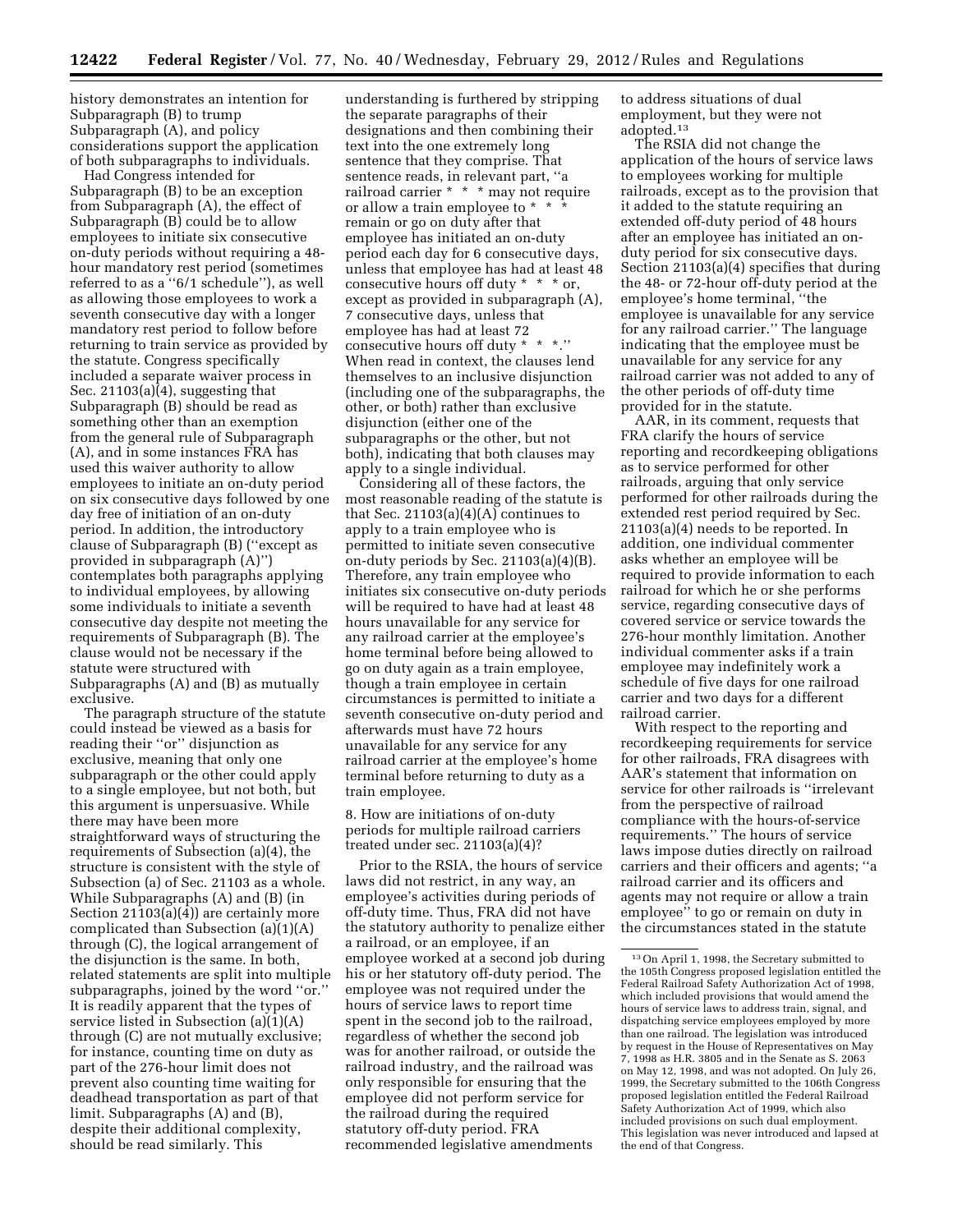and unless the stated conditions are met. Sec. 21103(a). In order to comply with the hours of service laws, a railroad must inquire of each of its train employees as whether he or she has performed any service for any other railroad, during any 48 or 72 hours between the employee's final release from the duty tour triggering the rest requirement and the next time the employee reports for duty as a train employee.

If a railroad does not seek to collect information from its employees indicating when they perform service for other railroad carriers, that railroad will be unable to fulfill its obligation not to require or allow an employee who has initiated on-duty periods on six or seven consecutive days to remain or go on duty without the 48 or 72 hours free of any service for any railroad. Therefore, as indicated in the Interim Interpretations, ''[i]t will be the responsibility of the railroad to require employees to report any service for another railroad. It will be the responsibility of the employee to report to inform each railroad for which the employee works of its service for another railroad.'' 14

With regard to the question of whether employees will be required to provide information to each railroad for which they perform service, regarding consecutive days of covered service or service counted toward the 276-hour monthly limitation, as FRA stated in the Interim Interpretation, ''[t]he employee will be required to record service for Railroad A on the hours of service record for Railroad B, and vice versa.'' 15

However, as also indicated in the Interim Interpretations, FRA will only consider enforcement action for excess service where service for another railroad is performed during the 48 or 72 hours off duty that an employee must receive after initiating an on-duty period each day for six or seven consecutive days, because the hours of service laws do not address service for another carrier during the other required offduty periods.16 For this reason, when an employee chooses of his or her own volition to perform covered service as a train employee for multiple railroads, the only time the service for the second railroad will be relevant to the first (and vice versa) will be when that employee reaches six or seven consecutive days of initiating an on-duty period for one railroad.

Therefore, an employee would not need to provide a cumulative total of

time spent on multiple railroads for the purpose of compliance with the 276 hour monthly limitation. Likewise, an employee whose schedule required him to work five days followed by two days off could choose to work for another railroad during the two days off, because the employee had not yet initiated an on-duty period on six consecutive days, which would require a period of 48 hours during which the employee is unavailable for any service for any railroad carrier. Because the statute does not address employees working for multiple railroads, except during the required extended-rest period of 48 hours, it would not prohibit an employee's choice to work for a second railroad during off duty periods prior to triggering the extended rest requirement.

Finally, it should be noted that the statutory provision on hours of service civil penalties (49 U.S.C. 21303(a)(1)) provides that ''[a]n act by an individual that causes a railroad carrier to be in violation is a violation.'' An employee of Railroad A who works for Railroad B as a train employee during the required 48- or 72-hour rest period and who then goes on duty as a train employee for Railroad A causes Railroad A to be in violation of Sec. 21103(a)(4) and is individually liable for causing the violation by Railroad A and therefore subject to enforcement actions, including disqualification from safetysensitive service if the violation is found to demonstrate that the individual is unfit for such service. See 49 CFR part 209, appendix A. If the employee willfully caused the railroad to be in violation, the employee would be subject to liability for a civil penalty. 49 U.S.C. 21304. Additionally, an employee may be held individually liable for willful failures to maintain accurate hours of service records under 49 CFR 228.9 and 228.11, including records documenting service for multiple railroads.

9. Does an employee ''Deliberately Misrepresent His or Her Availability'' simply by reporting for duty on a consecutive day in violation of sec.  $21103(a)(4)?$ 

In the Interim Interpretations, FRA states that, in general, an employee will not face enforcement action from FRA for accepting a call to report for duty when the employee knows he or she is close to the 276-hour monthly limitation on service and may not have sufficient time remaining to complete the assignment or duty tour. This enforcement policy does not apply, however, where there is ''evidence that the employee deliberately

misrepresented his or her availability.'' 17 In its comment, AAR asks that FRA hold employees jointly responsible for violating the hours of service laws when accepting a call to report in excess of the ''consecutivedays'' limitations. FRA declines to adopt AAR's proposal.

Given that FRA's enforcement policy with regard to its hours of service recordkeeping regulations allows railroads to keep data related to the limitations on consecutive days, monthly service, and limbo time in a separate administrative ledger, rather than tracking the information daily on the record for each individual duty tour, railroads are in the best position to know whether or not an employee may report for duty. In addition, an employee who refused to report for duty when called to do so could be subjected to discipline by the railroad, if, for example, the employee incorrectly calculated or misunderstood the application of the provision to his or her current sequence of consecutive days, and believed that the statute prohibited the employee from reporting for duty. Furthermore, while the penalty provision of the hours of service laws provides for individual liability in violations of the hours of service laws, the substantive restrictions operate on ''a railroad carrier and its officers and agents.'' Employees have the obligation to provide accurate information to railroads regarding their service, and FRA will consider action as appropriate under the agency's Statement of Agency Policy Concerning Enforcement of the Federal Railroad Safety Laws, 49 CFR part 209, appendix A, when employees fail to meet this obligation. Nonetheless, simply reporting for duty is insufficient to demonstrate that an employee ''deliberately misrepresented his or her availability.''

#### *C. Questions Regarding the Prohibition on Communication by the Railroad With Train Employees and Signal Employees*

In addition to increasing the statutory minimum off-duty period for train employees and signal employees to 10 hours, the RSIA requires that those 10 hours be uninterrupted by communication from the railroad by telephone, pager, or in any other way that could reasonably be expected to disrupt the employee's rest, except to notify an employee of an emergency situation. 49 U.S.C. 21103(e) (Sec. 21103(e)); 49 U.S.C. 21104(d) (Sec. 21104(d)). This requirement also applies to the interim releases of train employees. In addition, when a train

<sup>14</sup> 74 FR 30665, 30674 (June 26, 2009).

<sup>15</sup> *Id.* 

<sup>16</sup> *Id.* 17 74 FR 30665, 30675 (June 26, 2009).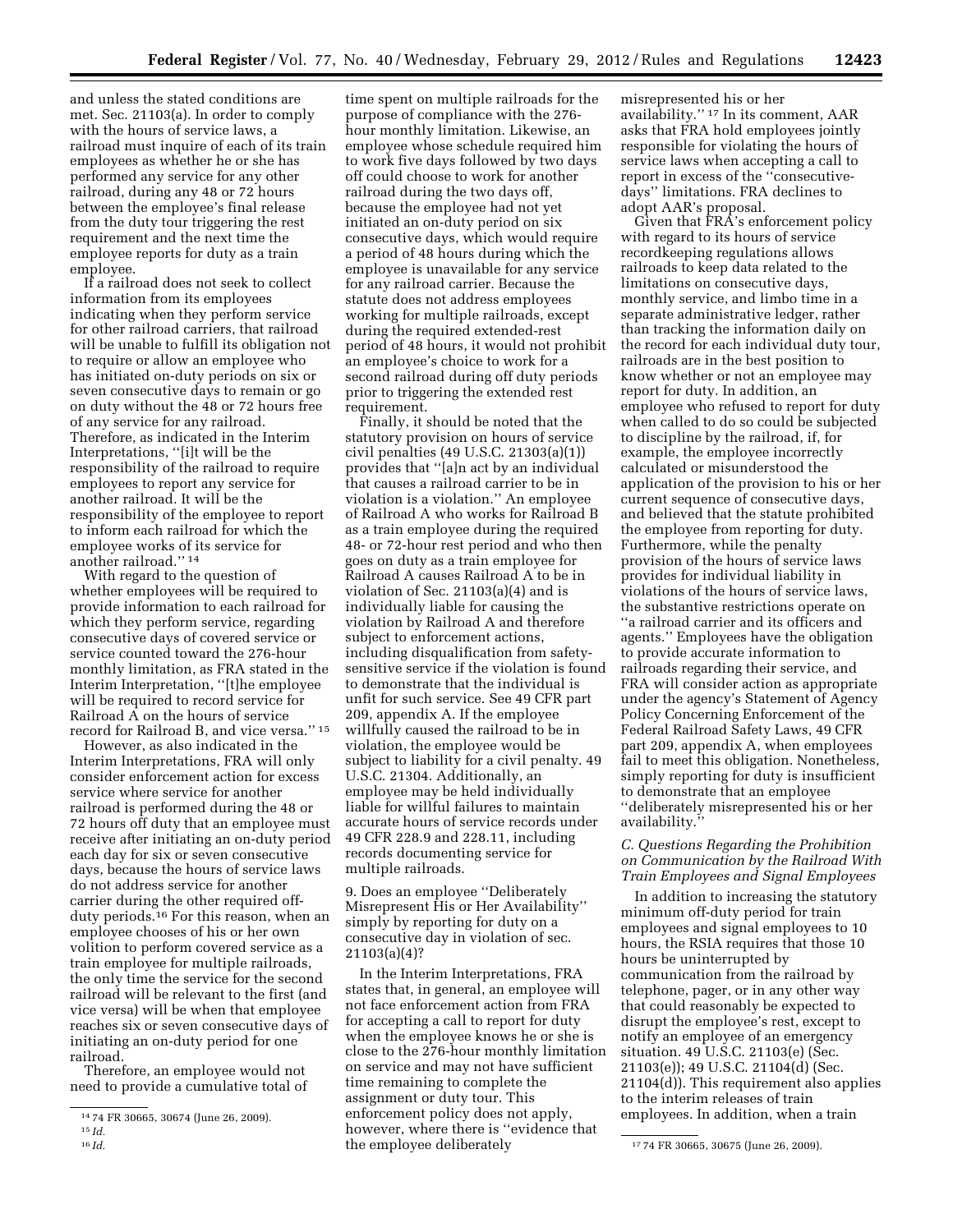employee's statutory minimum off-duty period is longer than 10 hours as a result of time on duty and limbo time in excess of 12 hours, the additional time off duty is also subject to the prohibition.

1. Does the prohibition protect employees from any communication for the entirety of the off-duty period?

A number of comments express concern that, despite the new requirement that the statutory minimum off-duty periods for train employees and signal employees, and any period of interim release for train employees, must be free from communication likely to disturb rest, railroads may persist in repeatedly contacting the employee and disrupting the employee's rest.

The statute establishes that time off duty only qualifies as a statutory minimum off-duty period or period of interim release when the required minimum time is undisturbed. Because the statute does not require the statutory minimum off-duty period or interim release to be so designated in advance, the result is that an employee needs only 10 hours or more of time off duty and undisturbed by railroad communications at any point in the 24 hours prior to reporting for duty in order to be in compliance with the hours of service laws. Accordingly, a railroad may communicate with the employee at times between the end of the statutory minimum off-duty period and the initiation of the employee's onduty period without violating the hours of service laws. FRA is aware that such practices may contribute to employee fatigue, and expects railroads to exercise discretion when contacting employees in this intermediate period. The RSIA provided FRA with limited regulatory authority, which FRA may consider exercising if substantial scientific evidence demonstrates that such communication is posing an unacceptable risk to railroad safety from employee fatigue.18

2. Is it a violation for a railroad to intentionally call an employee to delay that employee's ability to report for duty?

No, provided that the employee at some point has at least a statutory minimum off-duty period that is free from communication, before being required to report for duty. So long as an employee receives a statutory minimum off-duty period in the 24 hours prior to reporting for duty,

communications outside of that period do not violate the prohibition on communication. Accordingly, it is not a violation for a railroad to contact an employee during other periods, as discussed above. The BLET and UTU joint comment argues that intentionally calling an employee in order to disrupt his or her off-duty period and require a new period to start violates Sec. 21103(e). As discussed above, only the statutory minimum off-duty period and periods of interim release for train employees are required to be uninterrupted by communications likely to disturb rest. Because the statutory minimum off-duty period does not need to be designated as such, the hours of service laws are not violated by these types of calls. For example, if an employee is called 8 hours after being released from duty, the statute will not be violated, but the employee must be provided 10 or more hours off duty (depending on the minimum statutory off duty period required for the employee) without such communication, beginning at the time the contact ended, to successfully complete a statutory off duty period and prevent any future activity for the railroad from commingling with the previous duty tour . If situations arise in which employees believe that a railroad is intentionally contacting an employee so that the employee's rest will have to be restarted (which restart delays the employee's eligibility to report for duty, increases the required off-duty period, and decreases the employee's income), such issues are a matter to be resolved between railroads and their employees through other mechanisms. So long as the rest period is restarted and the employee has 10 hours of uninterrupted rest before being called to report for duty, there is no violation of the statute.

3. For what purposes may an employee contact a railroad during the uninterrupted rest period?

In the Interim Interpretations, FRA stated that employees may choose to contact the railroad during the uninterrupted rest period, but that the railroad may only respond to the issues raised by the employee. However, FRA also flatly stated that railroads may not contact employees to delay an employee's assignment, with no reference to the preceding exception.19 In their joint comment, BLET and UTU ask FRA to resolve the apparent contradiction between these two interpretations.

FRA recognizes that the prohibition extends to communication by the

railroad, not to communication by the employee. Therefore, FRA concludes that an employee may contact a railroad about any issue, including issues related to establishing or delaying a time for the employee to report, without the communication from the employee interrupting the rest period. In addition, a railroad may return the employee's call, if requested to do so by the employee, for the employee's convenience and to prevent the employee having to make repeated phone calls; these calls also do not interrupt the employee's rest period. However, any return phone call made by the railroad must be limited to the terms established by the employee. For example, an employee may indicate when he or she wishes to be called back (such as, within the next hour, or, in 6 hours, if the employee were planning to go to sleep and preferred to have the return call after waking up). Further, absent an emergency, the return call must be limited to the subject of the employee's call. For example, if an employee calls during the statutory minimum off-duty period to schedule a vacation day, the railroad returns that call, and the railroad raises an issue not discussed by the employee, such as establishing a report for duty time, the employee's rest period has been interrupted, and the employee must have a new statutory minimum off-duty period in order to separate any subsequent service from the prior duty tour.

Additionally, the time spent in calls that do not interrupt the off-duty period as described above will not be time off duty and may commingle with a prior or subsequent duty tour if the content of the call is service for the railroad carrier. For instance, a call from an employee discussing the circumstances of the onduty injury of one of his or her crewmembers is considered service for the railroad carrier, and therefore is service that is not time off duty and may commingle with a prior or subsequent duty tour. *See* Federal Railroad Administration, Hours of Service Interpretations, Operating Practices Technical Bulletin OP–04–29 (Feb. 3, 2004). To avoid having the time spent on the call commingling and therefore becoming time on duty, the employee must have a statutory minimum off-duty period between the call and any time on duty.

FRA has historically recognized that some types of communication between a railroad and an employee are ''at the behest of the railroad'' and are therefore properly considered to be service for the carrier that is not time off duty. In recognition of the realities of railroad

<sup>18</sup>As will be discussed below, a railroad may contact an employee in certain limited circumstances even during the portion of an offduty period that is required to be undisturbed. <sup>19</sup> 74 FR 30665, 30672 (June 26, 2009).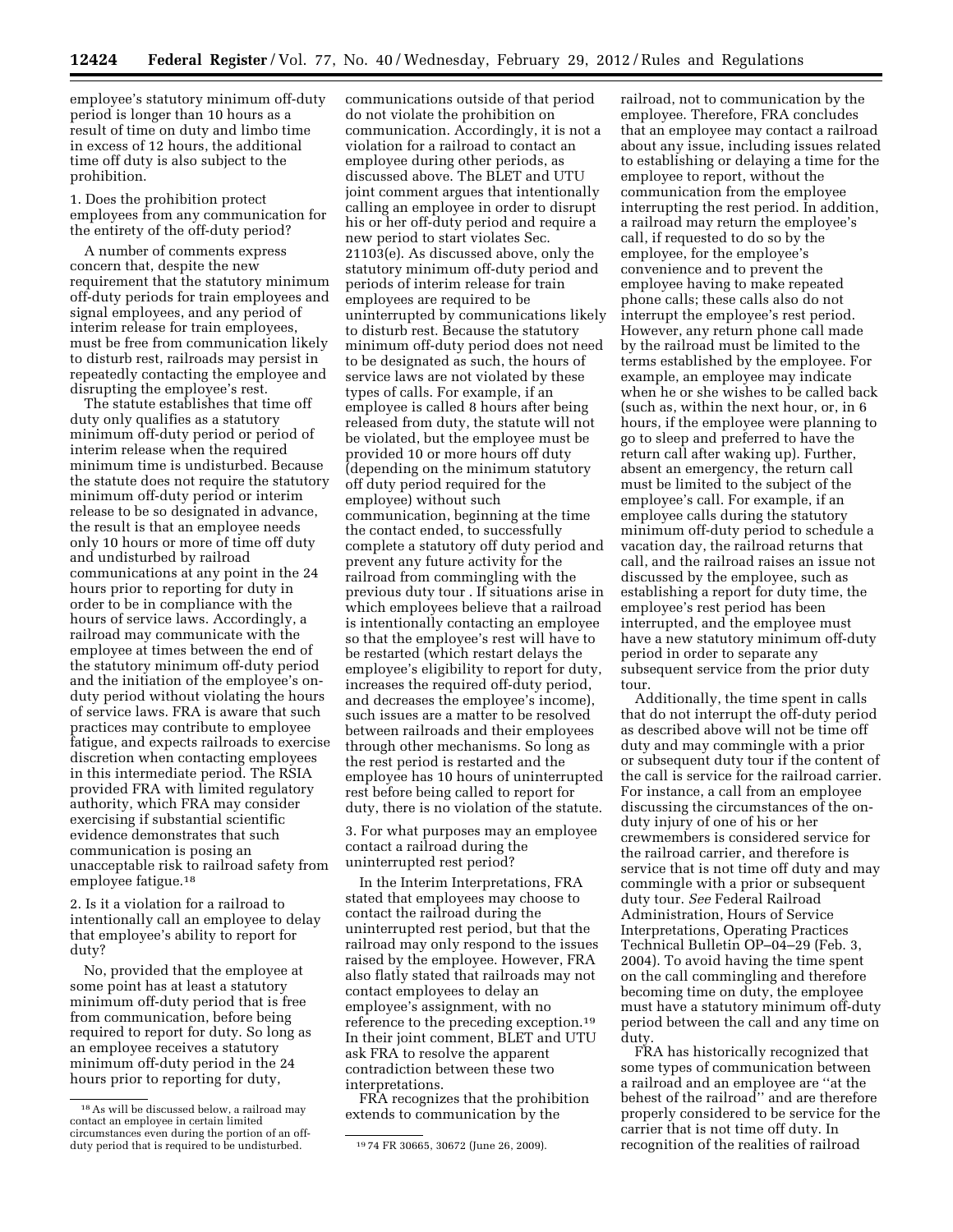operations and the desirability of maximizing the employee's ability to know his or her next reporting time and therefore that employee's ability to plan his or her rest during the off-duty period, FRA has also provided an exception from this general rule for calls to establish or delay an employee's time to report. In enforcing the new prohibition on communication by the railroad with train employees and signal employees during certain of their offduty periods, FRA will continue to abide by this longstanding interpretation, if the calls are initiated by the employee, and any call made by the railroad is in return of a call made by the employee, as requested by the employee and limited to the terms of the employee's request. While the establishment of a time to report for duty is service, FRA will extend its prior interpretation so that such communications are permitted and do not interrupt an off-duty period when the calls are initiated by the employee, and any call made by the railroad is in return of a call made by the employee, as requested by the employee and limited to the terms of the employee's request. As a result, employees may call a railroad during their statutory minimum off-duty period to establish or delay a time to report, and railroads may return these calls, if an employee requests a return call and the return call is limited to any terms established by the employee as to the time and the content of the call, and that contact will not be considered to have interrupted the rest period or to require that it be restarted, provided that the time at which the employee is required to report is after the required period of uninterrupted rest.

This interpretation, which FRA has articulated in part and communicated in correspondence already, allows employees to have greater predictability as to when they will go to work, and a greater opportunity to plan their offduty time to obtain adequate rest and handle other personal tasks and activities. Employees are able to take assignments when their statutory minimum off-duty period will have been completed at or prior to the report time, even if they would not have been fully rested at the time of the call to report. Conversely, in some cases, employees may be able to schedule themselves for an assignment that will allow them some additional time off duty to obtain additional rest or attend to personal activities. However, this interpretation should not be read as allowing any railroad to adopt a policy that requires employees to call the

railroad, or requires employees to grant the railroad permission to call the employee during the statutory off-duty period. Employees who do not call the railroad, and do not choose to receive communication from the railroad, during the period of uninterrupted rest, must not be called by the railroad to establish a report time until after 10 hours of uninterrupted rest, and the employee must not be disciplined or otherwise penalized for that decision.

FRA is aware that, having provided employees with an avenue for receiving information relating to their time to report during their statutory minimum off-duty period, there may be instances where a railroad, or an individual railroad manager, may seek to require that the employee contact the railroad during his or her statutory off-duty period to obtain the employee's next assignment. In circumstances where a railroad discriminates against an employee for refusing to violate a railroad safety law by failing to report after a disruption of rest caused the employee to not have a statutory minimum off-duty period, that action could constitute a violation of 49 U.S.C. 20109, enforced by the U.S. Department of Labor. Where credible evidence indicates that a railroad disrupted an employee's statutory minimum off-duty period without the employee having initiated the communication and requested a return call and yet allowed the employee to report, without restarting the rest period and providing the required uninterrupted rest, FRA will consider appropriate enforcement action. FRA expects that railroads will not attempt to coerce employees into authorizing communications that disrupted an employee's rest. Where evidence shows that a railroad made prohibited communications to an employee, because the employee did not initiate the communication, FRA may consider appropriate enforcement action under 49 U.S.C. 21103 and 21104. Employees must report unauthorized communications as an activity on their hours of service record for the duty tour following the communication. 49 CFR 228.11(b)(9).

4. May the railroad return an employee's communication during the rest period without violating the prohibition on communication?

As discussed above in section IV.C.3, the railroad may return an employee's communication during the rest period without violating the prohibition on communication, so long as the return communication is authorized by the employee and on the same topic as the employee's communication.

5. May the railroad call to alert an employee to a delay (set back) or displacement?

As discussed above in section IV.C.3, the railroad may only communicate with an employee if it is in reply to a communication from the employee, is authorized by the employee, and is on the same topic as the employee's communication. Accordingly, the railroad may only call to alert an employee to a delay (set back) or displacement if the employee previously communicated with the railroad on that issue during the rest period and authorized a return communication.

6. May an employee provide advance permission for railroad communications?

The BLET and UTU joint comment, as well as an individual commenter, ask if FRA will permit an employee to preemptively grant his or her employing railroad the authorization to contact the employee on certain matters. As was discussed in the previous response, employees may contact a railroad for any purpose, including establishing a time to report, and the railroad may return a call initiated by the employee, if the employee requests a return call, subject to the conditions discussed above. Because communication by the railroad is only allowed in response to specific communication initiated by the employee, an employee may not consent in advance to communication from the railroad.

It is important to note, however, that if a railroad communicates with an employee when not requested to do so by the employee, or discusses with the employee matters beyond the subject of the employee's initial call, the employee's rest period has been disturbed, but it is not necessarily a violation of the statute. If an unauthorized communication is made, railroads have the option of providing a new statutory minimum off-duty period to avoid violating the statute.

Additionally, railroads are not required under the statute to communicate with their employees during the period of uninterrupted rest. If a railroad concludes that it is too burdensome to determine in each instance the specific times within which an employee has requested a return call, and any limitations on the subject matter of the call, that railroad may decide simply not to contact any train employees or signal employees during their statutory minimum off-duty periods or periods of interim release.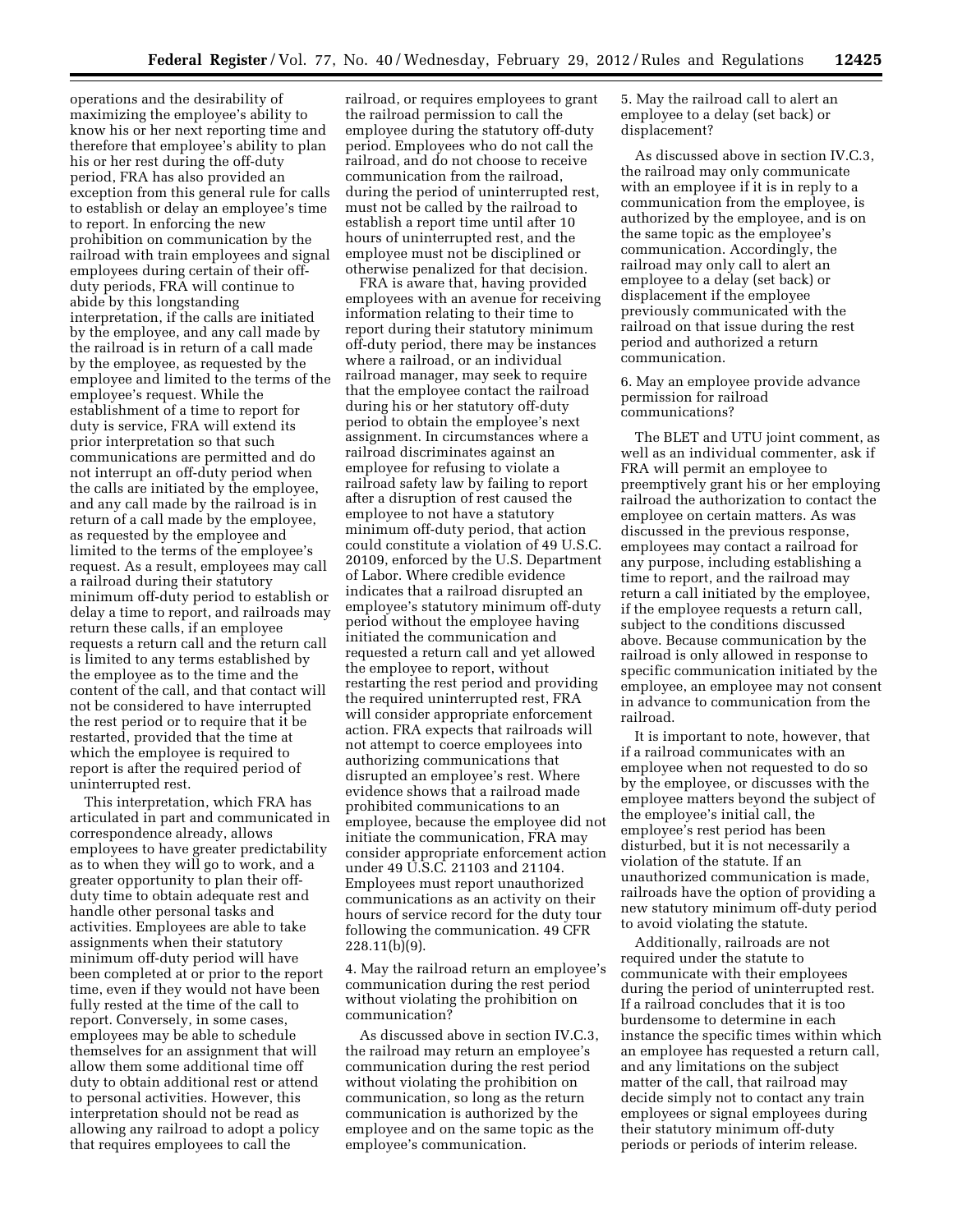7. Does the prohibition on communication apply to the extended rest required after 6 or more consecutive days initiating an on-duty period?

No. The statute is clear that the prohibition applies only to the statutory minimum off-duty period for signal employees and train employees as well as to interim releases and additional time off duty required by subsection (c)(4) for train employees. While one commenter requests that FRA extend the prohibition to the extended rest required by Sec.  $21103(a)(4)$ , FRA is unable to do so through the interpretation of the statute, because the statutory language itself specifically identifies those periods of rest when the railroad must not communicate with an employee in a way that could reasonably be expected to disrupt the employee's rest, and the 48- and 72 hour extended-rest periods are not included within the prohibition.

8. Does the prohibition on communication apply differently to forms of communication other than phone calls?

No. The prohibition on communication applies equally to any form of communication, including but not limited to phone calls, emails, text messages, voicemail, leaving a message at a hotel, or messages placed under the door of a hotel room by hotel staff.

9. May the railroad provide information that can be accessed at the employee's option?

Yes. FRA encourages provision of information that can be accessed at the employee's option, especially in the case of unscheduled or uncertain assignments, so that the employee can plan rest.

Because the alerts provided by most devices when an email or text message is received might reasonably be expected to disturb an employee who may be trying to obtain rest, such communications are generally prohibited communications. However, where the device in question is railroadprovided, such that it is only used for railroad business, employees have the option of turning the device off without impeding their ability to receive personal messages that they would want to receive even during rest. Therefore, the provision of information by text message or email to such a device is not a prohibited communication. Likewise, a railroad-provided Web site that the employee may voluntarily access could provide similar information. However, the employee may not be required to receive any communication of any sort,

to access information of any kind, or to respond in any way to the information provided.

## *D. Questions Regarding the 276-Hour Monthly Limit on Service for the Railroad by Train Employees*

BLET and UTU request clarification on the 276-hour limit on time spent on duty, waiting for or in deadhead transportation to the place of final release, or in any other mandatory service for the railroad during a calendar month. The comment notes FRA's discussion of the issue in Section IV.C.6 of the Interim Interpretations, in which FRA stated that completing hazardous materials records is a task that falls within the category of ''other mandatory service for the carrier[.]'' 20 The unions request clarification that all Federal recordkeeping requirements are considered ''other mandatory service'' and, therefore, will be counted towards an employee's 276-hour limitation for each month. FRA confirms that if an employee has the duty to carry out a Federal recordkeeping requirement applicable to a railroad, action by the employee to carry out the requirement is to be considered ''other mandatory service'' and, therefore, will be counted towards the employee's 276-hour limitation for each month. In the Interim Interpretations, FRA provided the act of completing a record on the transfer of hazardous material, as required by Transportation Security Administration regulations, as one example of ''other mandatory service for a railroad carrier[.]'' This example is simply illustrative of the sort of activities that are included as ''other mandatory service,'' and not an exception from FRA's general interpretation.

The BLET and UTU joint comment then asks if attendance at a rules class can avoid being considered as other mandatory service for the carrier if the employee is given the discretion on when to schedule and complete the training and the railroad simply provides a deadline date for completion of the training. FRA confirms that this arrangement is consistent with FRA's position taken in the Interim Interpretations, and remains FRA's interpretation: if an employee has the opportunity to schedule such training at a time that is convenient for him or her, then the time spent training in these circumstances would not be counted for the purposes of the 276-hour limitation.21 Although training under the given circumstances can be excluded from the 276-hour monthly

limitation, it is nonetheless service for the railroad carrier and can commingle with covered service. As such, an employee must communicate the beginning and ending times of such activities with the railroad, and if a statutory off duty period does not exist between the activity and covered service the time spent in these activities will commingle becoming time on duty which will be included in the 276-hour monthly limitation.

Another commenter, AAR, seeks clarification with respect to an employee's responsibility to comply with the 276-hour monthly limitation, and asks that FRA consider an employee to have ''deliberately misrepresented his or her availability'' when ''accepting a full-duty tour after completing an hours of service record for a prior duty tour showing that the employee does not have sufficient hours for another full duty tour.'' FRA declines to do so. As was discussed in Section IV.B.10, above, in response to AAR's similar comment regarding the ''consecutive-days'' limitations, given that FRA's enforcement policy with regard to its hours of service recordkeeping regulation allows railroads to keep ''consecutive-days'' limitation and monthly-service and limbo-time limitation data in a separate administrative ledger, rather than tracking the data daily on the record for each individual duty tour, railroads are in the best position to know whether or not an employee may report to perform service for the railroad. Additionally, while the penalty provision of the hours of service laws provides for individual liability for violation of the hours of service laws, the substantive restrictions operate on ''a railroad carrier and its officers and agents.'' Employees have the obligation to provide accurate information to railroads regarding their service, and FRA will consider action as appropriate under the agency's Statement of Agency Policy Concerning Enforcement of the Federal Railroad Safety Laws, 49 CFR part 209, appendix A, when employees fail to meet this obligation. However, simply reporting to perform service for the railroad is insufficient to demonstrate that an employee ''deliberately misrepresented his or her availability.

One individual commenter asks if an individual who works for multiple railroads will be required to total all service for all of these railroads to calculate whether that individual has reached the 276-hour limitation. Because the hours of service laws do not restrict an employee's choice, of his or her own volition, to perform covered service for multiple railroad carriers

<sup>20</sup> 74 FR 30665, 30676 (June 26, 2009). 21See 74 FR 30665, 30675 (June 26, 2009).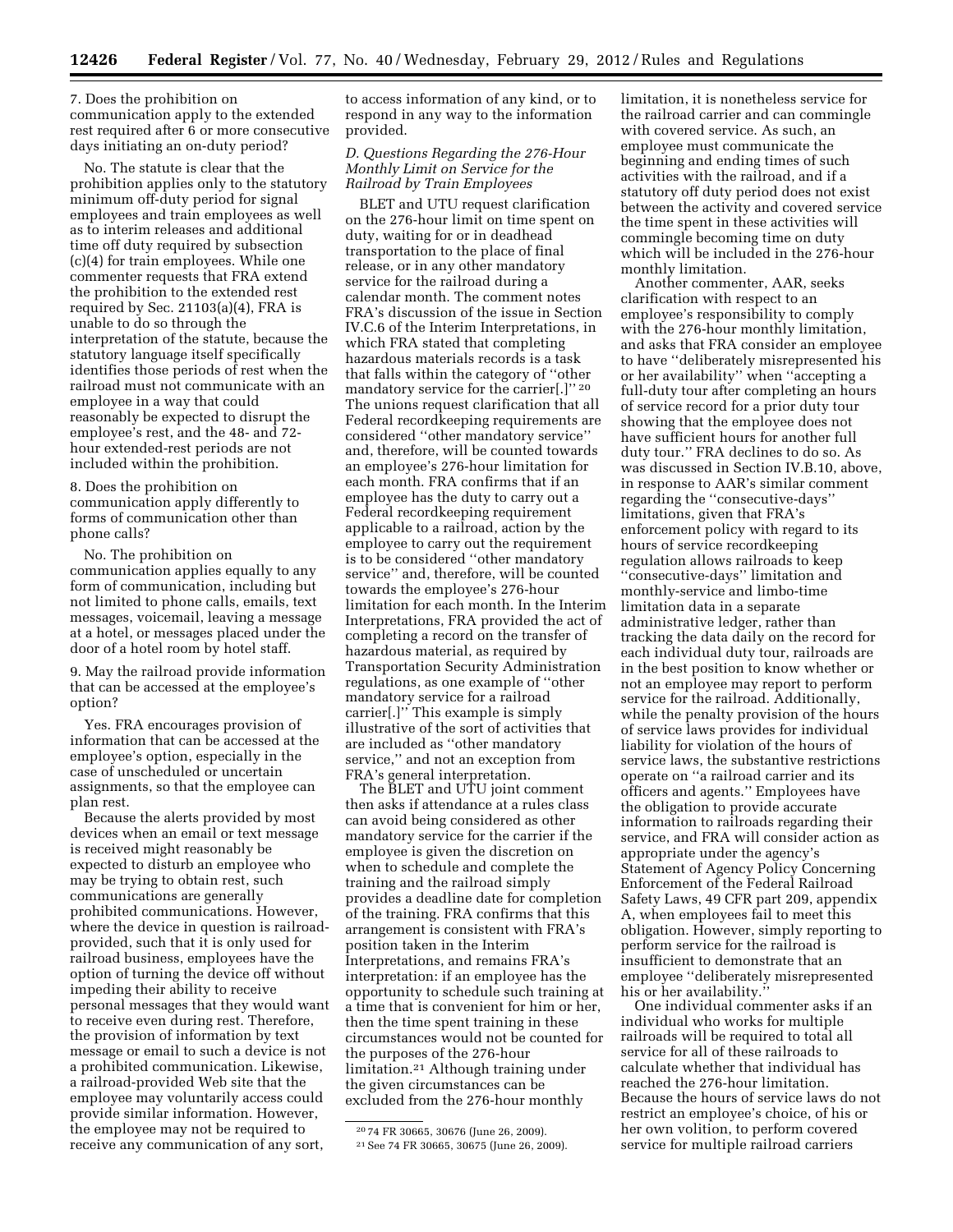(with the exception of Sec. 21103(a)(4), as discussed above in the interpretations governing that provision), the 276-hour limitation applies only to the employee's service for each railroad. Such an employee would not need to total all service for all of these railroads, but instead would be subject to a separate 276-hour limitation for each railroad for which he or she performs covered service as a train employee. However, as discussed in Section IV.B.7 above, for the purposes of compliance with Sec. 21103(a)(4), employees are responsible for reporting all service for any railroad carrier to each of their railroad carrier employers. While FRA has previously acknowledged its lack of authority to regulate employees who choose to be employed by multiple railroads, except with regard to Sec. 21103(a)(4), FRA notes that an employee working for multiple railroads may nonetheless be subject to an excessive risk of human factors accidents caused by fatigue. Further, FRA does have the authority to pursue individual liability enforcement action against individuals who willfully fail to report all service for any railroad carrier or individuals who perform service for any railroad carrier during the extended rest required by Sec. 21103(a)(4).

#### *E. Additional Issues Raised by Commenters*

#### 1. Statutory Changes

A large number of individual commenters wrote to express displeasure with the RSIA and its changes to the previous hours of service requirements. While FRA was granted some limited regulatory authority to address hours of service issues, any possible future FRA regulations, that might adjust the existing limitations or otherwise alter the application of the new laws, are outside the scope of these final interpretations of the existing statute.

#### 2. Waivers

Several commenters seek waivers of the mandatory rest requirement in Sec. 21103(a)(4) for specific subsets of the rail industry. Whatever the merits of these waiver requests, they are beyond the scope of this notice. Petitions for the waivers provided for in Sec. 21103(a)(4), like petitions for waiver of FRA's safety regulations, are handled by FRA's Railroad Safety Board. 49 U.S.C. 20103(d); 49 CFR 211.41.

## 3. Definition of ''Covered Service''

The BLET and UTU joint comment requests FRA consider all ''yardmaster and similar positions'' covered service.

''Covered service'' refers to the functions performed by train employees, signal employees, and dispatching service employees. See 49 U.S.C. 21101, which defines these functions, and 49 CFR part 228, appendix A, which defines covered service in reference to these functions. Regardless of job title, an individual only performs covered service to the extent that the individual performs a function within one of the three statutory definitions. Therefore, FRA may not mandate that service outside of those three functions is covered service, or that employees with a certain job title will automatically be considered to have performed covered service.

The BRS comment requests clarification on what constitutes covered service for a signal employee. The comment suggests that FRA has been interpreting the statute to apply only to signal employees who work with ''energized conductors.'' However, this understanding is incorrect. While a prior technical bulletin (Federal Railroad Administration, The Federal Hours of Service Law and Signal Service, Technical Bulletin G–00–02 (2000)) did refer to ''energized conductors,'' it did so in the context of demonstrating types of activities that are and are not covered service, comparing work on those conductors to work laying cable on a new system. The sentence in the bulletin was not exclusive, and does not indicate an interpretation by FRA that a signal system must be ''energized'' in order for work installing, repairing, or maintaining that system to be considered covered service.

One individual commenter asks whether ''mechanical employees'' are subject to the hours of service requirements. While the statute changed the definition of ''signal employee'' to include those who are not employees of a railroad carrier, it did not alter the scope of what constitutes covered service that would subject an individual to the limitations within the statute. Accordingly, if service was considered covered service prior to the passage of the RSIA, that service remains covered service under the new statute. Additionally, some employees previously not subject to the hours of service laws that perform functions considered to be signal covered service but are not employed by a railroad carrier will now be covered by the hours of service laws. Employees who are generally considered to be ''mechanical employees'' may perform covered service within any of the three functional definitions, depending on the functions that the employee actually

performs. For example, a mechanical employee who performs the functions of a hostler is subject to the hours of service limitations for train employees in 49 U.S.C. 21103, while a mechanical employee who performs cab signal tests is subject to the hours of service limitations for signal employees in 49 U.S.C. 21104 (Sec. 21104).

#### 4. Exclusivity of Signal Service Hours of Service

The BRS expresses concern that, in categorically exempting signal employees from any hours of service rules promulgated by any Federal authority other than FRA, Congress created a ''loophole'' allowing a vehicle requiring a commercial driver's license to be driven by a ''signal employee'' who does not perform any covered service, with the result that such an employee is not covered by any hours of service limitations. The comment correctly notes that Congress did not intend to remove such individuals entirely from non-FRA Federal hours of service restrictions.

The solution is found within the statutory text at Sec. 21104(e), which states that ''*signal employees* operating motor vehicles shall not be subject to any hours of service rules, duty hours, or rest period rules promulgated by any Federal authority, including the Federal Motor Carrier Safety Administration, other than the Federal Railroad Administration.'' (Emphasis added.) The subsection headed ''Exclusivity'' applies only to *signal employees,* and signal employees are subject to the restrictions on hours of service provided in Sec. 21104(a). Therefore, the statute does not allow an individual subject to the exemption granted at Sec. 21104(e) not to be subject to Sec. 21104(a). FRA recognizes that this application may result in some difficulty for an employee who generally works as a signal employee (''installing, repairing, or maintaining signal systems'') but happens in a particular duty tour only to drive a vehicle requiring a commercial driver's license, without performing any functions within the definition of a ''signal employee'' in that duty tour, because such an employee remains subject to Federal Motor Carrier Safety Administration (FMCSA) limitations and recordkeeping requirements. Sec. 21104(a). FRA is open to working with FMCSA in the future to limit or eliminate this overlap, but such efforts are outside the scope of this interpretation of the statute.

## 5. Commuting Time

The BLET and UTU joint comment requests clarification of how FRA's prior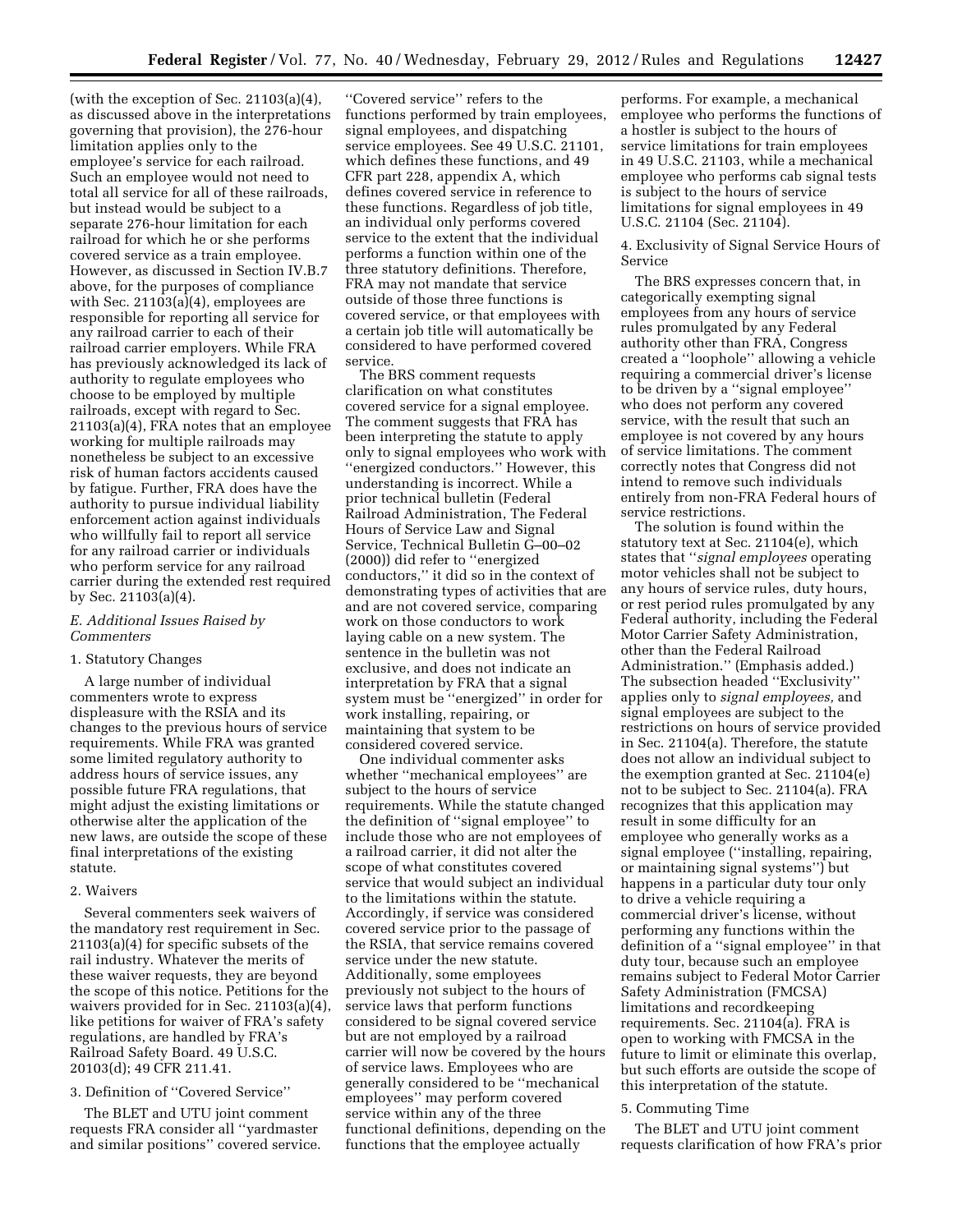treatment of time spent commuting will continue in light of changes to the statute. FRA allows a 30-minute period for commuting at the away-from-home terminal, from an employee's point of final release to railroad-provided lodging, that will not be considered a deadhead, but rather, commuting time that is part of the statutory off-duty period, provided that the travel time is 30 minutes or less, including any time the employee spends waiting for transportation at the point of release or for a room upon arrival at the lodging location. *See* Federal Railroad Administration, Hours of Service Interpretations, Operating Practice Technical Bulletin OP–04–03 (Feb. 3, 2004). The hypothetical situation presented in the comment involves a train employee, finally released at the away-from-home terminal, being instructed to report 10 hours after the time of final release with no further communication from the railroad. In the hypothetical, the travel time to the railroad-provided lodging is less than 30 minutes, and the room for the employee is ready at the time the employee arrives. FRA sees no reason to depart from the prior interpretation of this situation. Accordingly, travel time of 30 minutes or less to railroad-provided lodging will be considered commuting, not deadheading, and therefore the employee's final release time will be established before the employee is transported to lodging. Similarly, in this hypothetical, an employee may depart for his or her reporting point in order to arrive at the reporting point 10 hours after his or her final release, so long as the travel time from the place of railroad-provided lodging to the reporting point is 30 minutes or less and so long as there is no additional communication from the railroad which interrupts the employee's off-duty period. Commuting time is considered part of the statutory off-duty period.

6. Application of Exception to Limitation on Certain Limbo Time

The RSIA's amendments to Sec. 21103 added a limitation, effective October 16, 2009, of 30 hours per calendar month, on the amount of time each employee may spend in a particular category of limbo time—that is, time that is neither on-duty nor offduty; namely, when the total of time on duty time and time spent either waiting for deadhead transportation or in deadhead transportation from a duty assignment to the place of final release exceeds 12 consecutive hours. 49 U.S.C. 21103(c)(1)(B). However, the amendments also include an exception from the limitation at Sec. 21103(c)(2),

which excludes delays caused by casualty, accident, act of God, derailment, major equipment failure preventing the train from advancing, or other delays caused by a source unknown and unforeseeable to the railroad carrier or its officer or agent in charge of the employee when the employee left a terminal.

In their joint comment, BLET and UTU request clarification on whether this exception also applies to Sec. 21103(c)(4), which requires additional rest for train employees if time spent on duty, waiting for deadhead transportation to a point of final release, and in deadhead transportation to a point of final release exceeds 12 hours. By the express language of the statute, the exception does not apply to Sec. 21103(c)(4). The language introducing the exception expressly states that it applies to ''paragraph (1)'' (i.e., Sec. 21103(c)(1)) and therefore presumably does not apply to paragraph (4) (i.e., Sec. 21103(c)(4)); had Congress wished for the exception to apply to paragraph (4), it would have written the law accordingly.

## **V. Portions of FRA's Interim Interpretations of the Hours of Service Laws on Which Comments Were Not Received and Which Are Incorporated in This Final Interpretation Essentially Without Change 22**

Several of FRA's Interim Interpretations received no comments and are not being revised in these final interpretations. Therefore, they are still applicable as previously published. These policies and interpretations are reprinted below for convenience. Those interim interpretations which are no longer effective as a result of these final interpretations have been replaced in this section with a reference to the section in this document where the relevant final interpretation is discussed. In some cases, the discussion of these policies and interpretations has been revised to reflect other changes in FRA's policies and interpretations discussed in this document, or in light of FRA's subsequent promulgation of its regulations governing the hours of service for employees providing intercity or commuter passenger rail

transportation. More information relating to the justification for these policies may be found in FRA's Interim Interpretations. 74 FR 30665 (June 26, 2009).

*A. Questions Related to the Prohibition on Communication by the Railroad With Train Employees and Signal Employees* 

1. Does the prohibition on communication with train employees and signal employees apply to every statutory off-duty period no matter how long the employee worked?

Yes, except for the 48- or 72-hour rest requirement. This prohibition on communication applies to every offduty period of at least 10 hours under Sec. 21103(a)(3) or 21104(a)(2) and to any additional rest required for a train employee when the sum of on-duty time and limbo time exceeds 12 hours under Sec. 21103(c)(4). For train employees, it also applies to every lesser off-duty period that qualifies as an interim release.

2. Is the additional rest for a train employee when on-duty time plus limbo time exceeds 12 hours mandatory, or may the employee decline it?

The additional rest is mandatory and may not be declined.

3. If an employee is called to report for duty after having 10 hours of uninterrupted time off duty, but then receives a call canceling the call to report before he or she leaves the place of rest, is a new period of 10 uninterrupted hours off duty required?

If the employee has not left the place of rest, the employee has not accrued on-duty time and would still be off duty, with the exception that the time spent in multiple calls could in certain circumstances commingle with a future duty tour.

4. What if the call is cancelled just one minute before report-for-duty time?

Although the employee will almost certainly have left the place of rest, the result to this scenario is the same as the result in the preceding question, in that the employee will not have accrued any time on duty.

5. What if the employee was told before going off duty to report at the end of required rest (either 10 hours or 48 or 72 hours after working 6 or 7 days), and is released from that call prior to the report-for-duty time?

The answer to this scenario is the same as the answer to the two preceding questions.

 $\mathrm{^{22}For}$  the present iteration, FRA made a few minor changes to the text that appeared in the Interim Interpretations. For example, FRA deleted material that had become obsolete, e.g., references to the 40-hour per month limit on certain limbo time since that limit expired on October 15, 2009. In addition, it was necessary to add language in parentheses to reflect that a reference to sections ''above'' meant sections of the Interim Interpretations. Further, FRA sometimes added a short ''yes'' or ''no'' answer before the previously published longer answer.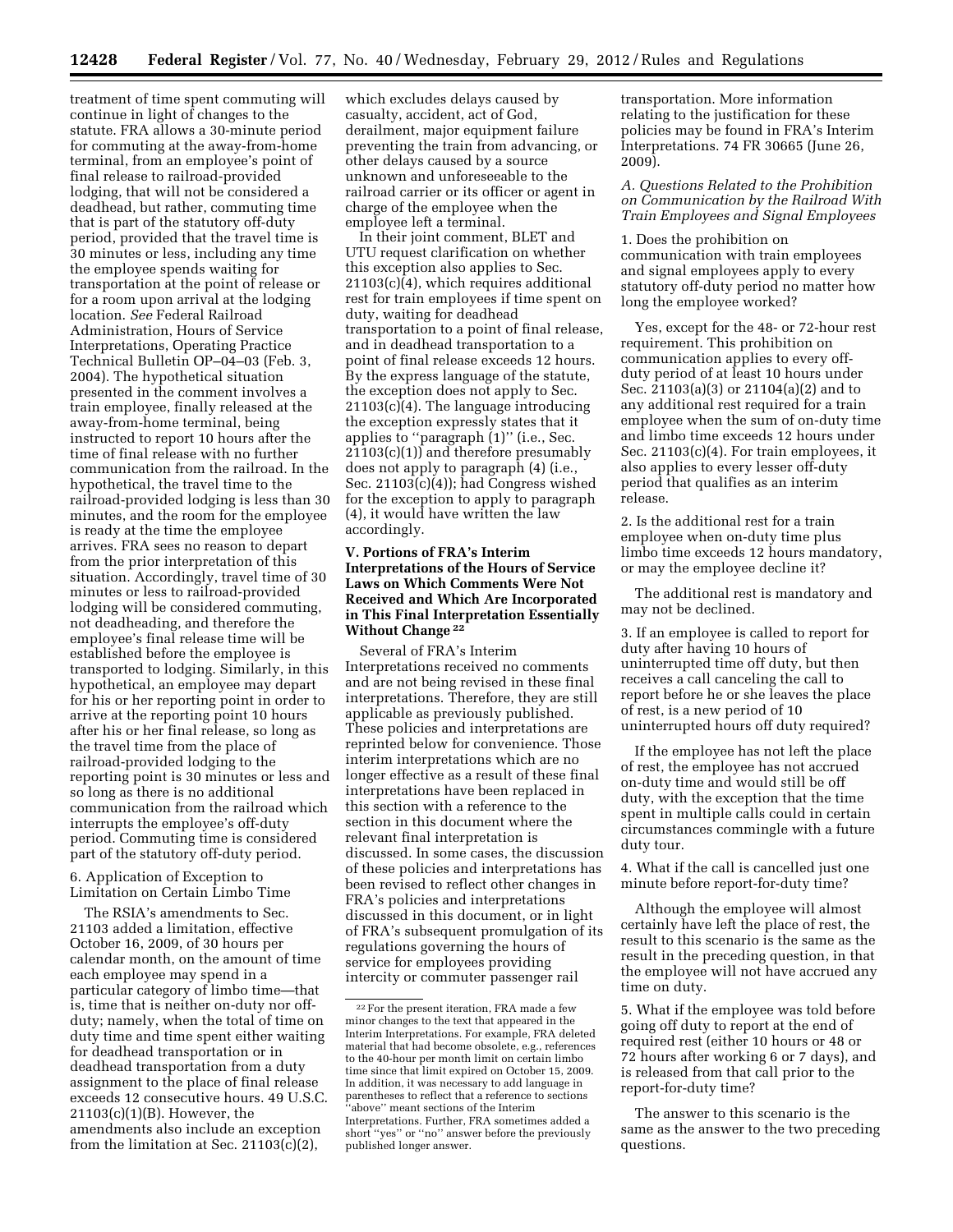6. Are text messages or email permitted during the rest period?

(This question is answered in section IV.C.7 and IV.C.8 above.)

7. May the railroad return an employee's call during the rest period without violating the prohibition on communication?

(This question is answered in section IV.C.4 above.)

8. May the railroad call to alert an employee to a delay (set back) or displacement?

(This question is answered in section IV.C.5 above.)

9. If the railroad violates the requirement of undisturbed rest, is the undisturbed rest period restarted from the beginning?

Yes. (But see section IV.C.1, describing the time to which the prohibition on communication applies.)

10. Should any violation of undisturbed rest be documented by a record?

Yes. The communication and the time involved in it must be recorded as an activity on the employee's hours of service record, as required by 49 CFR 228.11(b)(9) for train employees and 49 CFR 228.11(e)(9) for signal employees.

(This question is discussed in more detail in section IV.C.1 and IV.C.2 above.)

11. Is the additional rest required when on-duty time plus limbo time exceeds 12 hours (during which communication with an employee is prohibited) to be measured only in whole hours, so that the additional rest requirement is not a factor until the total reaches 13 hours?

No. The additional undisturbed time off that an employee must receive includes any fraction of an hour that is in excess of 12 hours.

*B. Questions Related to the Requirements Applicable to Train Employees for 48 or 72 Hours Off at the Home Terminal* 

1. Is a ''Day'' a calendar day or a 24-hour period for the purposes of this provision?

(This question is answered in section IV.B.1 above.)

2. If an employee is called for duty but does not work, has the employee initiated an on-duty period? If there is a call and release? What if the employee has reported?

(This question is answered in section IV.B.5 above.)

3. Does deadheading from a duty assignment to the home terminal for final release on the 6th or 7th day count as a day that triggers the 48-hour or 72 hour rest period requirement?

(This question is answered in section IV.B.2 and IV.B.3 above.)

4. Does attendance at a mandatory rules class or other mandatory activity that is not covered service but is non-covered service, count as initiating an on-duty period on a day?

No. As in the previous question, the rules class or other mandatory activity is other service for the carrier (noncovered service) that is not time on duty and would not constitute initiating an on-duty period if it is preceded and followed by a statutory off-duty period.

Likewise, if the rules class or other mandatory activity commingled with covered service during either the previous duty tour or the next duty tour after the rules class (because there was not a statutory off-duty period between them), the rules class or other mandatory activity would not itself constitute initiating a separate on-duty period, but would be part of the same on-duty period with which it is commingled.

This question is discussed in more detail in section IV.B.6 above.

5. If an employee is marked up (available for service) on an extra board for 6 days but only works 2 days out of the 6, is the 48-hour rest requirement triggered?

No. The employee must actually initiate an on-duty period. Being marked up does not accomplish this unless the employee actually reports for duty.

6. If an employee initiates an on-duty period on 6 consecutive days, ending at an away-from-home terminal and then has 28 hours off at an away-from-home terminal, may the employee work back to the home terminal? The statute says that after initiating an on-duty period on 6 consecutive days the employee may work back to the home terminal on the 7th day and then must get 72 hours off, but what if the employee had a day off at the away-from-home terminal after the 6th day?

The statute says that the employee may work on the 7th day if the sixth duty tour ends at the away-from-home terminal, but that the employee must then have 72 hours of time at the home terminal in which he or she is unavailable for any service for any railroad carrier. If the employee first has at least 24 hours off at the away-fromhome terminal, the consecutiveness is

broken, and the employee has not initiated an on-duty period for 7 consecutive days and would not be entitled to 72 hours off duty after getting back to the home terminal. However, the time off at the away-from-home terminal would not count toward the 48 hours off duty that the employee must receive after getting back to the home terminal.

7. May an employee who works 6 consecutive days vacation relief at a ''Temporary Home Terminal'' work back to the regular home terminal on the 7th day?

Yes, the employee may initiate an onduty period on the seventh day and then receive 72 hours off at the home terminal. FRA believes this is consistent with the statutory purpose of allowing the employee to have the extended rest period at home. To that end, although the statute refers to the home terminal, FRA expects that in areas in which large terminals include many different reporting points at which employees go on and off duty, the railroad would make every effort to return an employee to his or her regular reporting point, so that the rest period is spent at home.

*C. Questions Related to the 276-Hour Monthly Maximum for Train Employees of Time on Duty, Waiting for or Being in Deadhead Transportation to Final Release, and in Other Mandatory Service for the Carrier* 

1. If an employee reaches or exceeds 276 hours for the calendar month during a trip that ends at the employee's awayfrom-home terminal, may the railroad deadhead the employee home during that month?

The literal language of the statute might seem to prohibit deadheading an employee who has already reached or exceeded the 276-hour monthly maximum, because time spent in deadhead transportation to final release is part of the time to be calculated toward the 276-hour maximum, and one of the activities not allowed after the employee reaches 276 hours. However, the intent of the statute seems to favor providing extended periods of rest at an employee's home terminal. Therefore, in most cases, FRA would allow the railroad to deadhead the employee home in this circumstance, rather than requiring the employee to remain at an away-from-home terminal until the end of the month.

FRA expects the railroad to make every effort to plan an employee's work so that this situation would not regularly arise, and FRA reserves the right to take enforcement action if a pattern of abuse is apparent.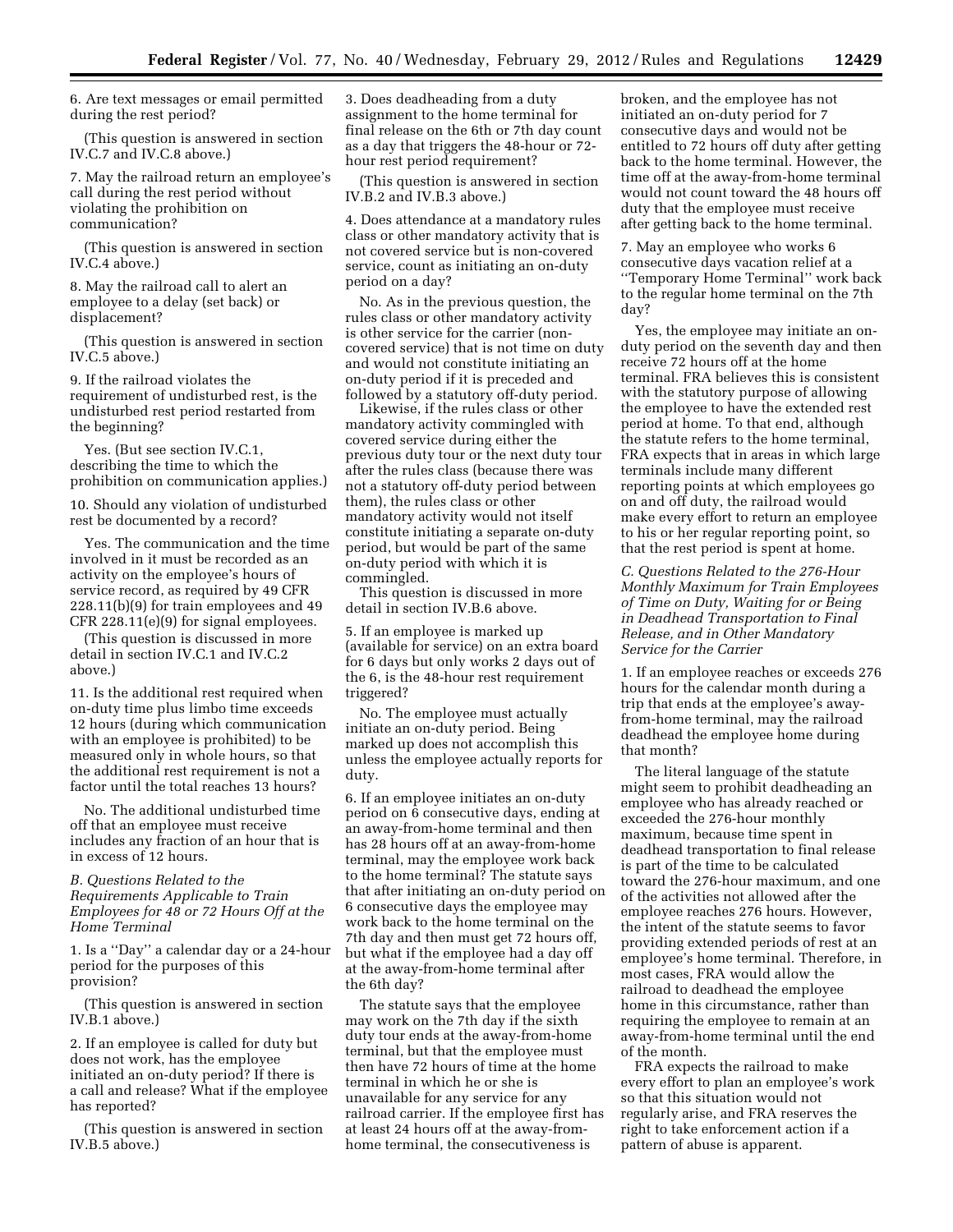2. How will FRA apply the 276-hour cap to employees who only occasionally perform covered service as a train employee, but whose hours, when combined with their regular shifts in non-covered service, would exceed 276 hours?

This provision in the RSIA does not specifically provide any flexibility for employees who only occasionally perform covered service as a train employee. Such employees would still be required, as they are now, to complete an hours of service record for every 24-hour period in which the employee performed covered service, and the employee's hours will continue to be limited as required by the statute for that 24-hour period. See 74 FR 25330, 25348 (May 27, 2009), 49 CFR 228.11(a).

FRA will likely exercise some discretion in enforcing the 276-hour monthly limitation with regard to employees whose primary job is not to perform covered service as a train employee, as most of the hours for such employees would be comprised of the hours spent in the employee's regular ''non-covered service'' position, which hours are not otherwise subject to the limitations of the statute. However, FRA will enforce the 276-hour limitation with regard to such employees if there is a perception that a railroad is abusing it.

3. Does the 276-hour count reset at midnight on the first day of a new month?

Yes. The statute refers to a calendar month, so when the month changes, the count resets immediately, as in the following example:

Employee goes on duty at 6 p.m. on the last day of the month, having previously accumulated 270 hours for that calendar month. By midnight, when the month changes, he has worked an additional 6 hours, for a total of 276 hours. The remaining hours of this duty tour occur in the new month and begin the count toward the 276 hour maximum for that month, so the railroad is not in violation for allowing the employee to continue to work.

4. May an employee accept a call to report for duty when he or she knows there are not enough hours remaining in the employee's 276-hour monthly limitation to complete the assignment or the duty tour, and it is not the last day of the month, so the entire duty tour will be counted toward the total for the current month?

It is the responsibility of the railroad to track an employee's hours toward the monthly limitation, so the employee is not the one in the best position to

determine whether he or she has sufficient time remaining in the monthly limitation to complete a duty tour for which he or she is called. Therefore, the employee would generally not be in trouble with FRA for accepting the call, absent evidence that the employee deliberately misrepresented his or her availability. The railroad will be in violation of the new hours of service laws if an employee's cumulative monthly total exceeds 276 hours. However, it could be a mitigating factor in some situations if the railroad reasonably believed the employee might be able to complete the assignment before reaching the 276-hour limitation.

• *Scenario 1:* Employee is called for duty with 275 hours already accumulated. It is only the 27th day of the month, so the entire period will be in the current month. It was probably not reasonable to assume that any assignment could be completed in the remaining time.

• *Scenario 2:* Again the 27th day of the month. This time the employee has only accumulated 264 hours toward the 276-hour monthly limitation. In this instance, the railroad may have expected that the employee could complete the covered service and deadhead to the home terminal within the remaining time. If that does not happen, the railroad is in violation, but enforcement discretion or mitigation of any penalties assessed will be considered if the railroad made a reasonable decision.

5. What activities constitute ''Other Mandatory Service for the Carrier,'' which counts towards the 276-hour monthly limitation?

FRA recognizes that if every activity in which an employee participates as part of his or her position with the railroad is counted toward the 276-hour monthly maximum, it could significantly limit the ability of both the railroad to use the employee, and the employee to be available for assignments that he or she would wish to take, especially in the final days of a month. This has been raised as a matter of concern since enactment of the RSIA.

In particular, there are activities that may indirectly benefit a railroad but that are in the first instance necessary for an employee to maintain the status of prepared and qualified to do the work in question. In some cases these activities are compensated in some way, and in some cases not. These activities tend not to be weekly or monthly requirements, but rather activities that occur at longer intervals, such as audiograms, vision tests, optional rules refresher classes, and acquisition of security access cards for hazardous materials facilities. Most of these activities can be planned by employees

within broad windows to avoid conflicts with work assignments and maintain alertness. Railroads are most often not aware of when the employee will accomplish the activity.

Therefore, for the purposes of this provision, FRA will require that railroads and employees count toward the monthly maximum those activities that the railroad not only requires the employee to perform but also requires the employee to complete immediately or to report at an assigned time and place to complete, without any discretion in scheduling on the part of the employee.

Those activities over which the employee has some discretion and flexibility of scheduling would not be counted for the purposes of the 276 hour provision, because the employee would be able to schedule them when he or she is appropriately rested. FRA expects that railroads will work with their employees as necessary so that they can schedule such activities and still obtain adequate rest before their next assignment.

When any service for a railroad carrier is not separated from covered service by a statutory minimum off-duty period, the other service will commingle with the covered service, and therefore be included as time on duty. As time on duty, such time will count towards the monthly limit of 276 hours.

6. Does time spent documenting transfer of hazardous materials (Transportation Security Administration requirement) count against the 276-hour monthly maximum?

Yes. This example is a specific application of the previous question and response concerning ''other mandatory service for the carrier.'' The activity of documenting the transfer of a hazardous material pursuant to a Transportation Security Administration requirement is mandatory service for the carrier, and a mandatory requirement of the position for employees whose jobs involve this function. Although the requirement is Federal, compliance with it is a normal part of an employee's duty tour, which must be completed as part of the duty tour, and the employee does not have discretion in when and where to complete this requirement. Time spent in fulfilling this requirement is part of the maximum allowed toward the 276 hour monthly maximum.